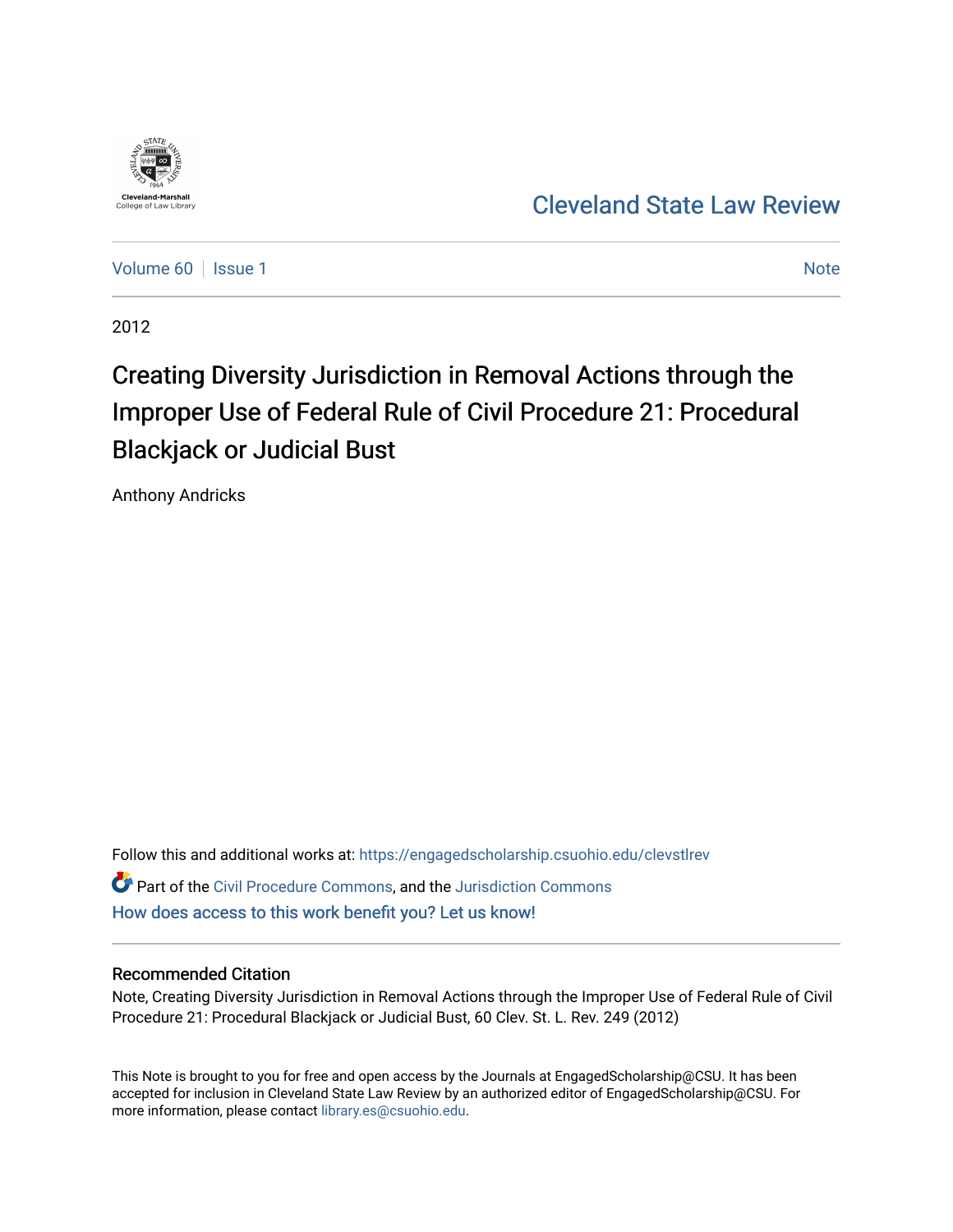## **CREATING DIVERSITY JURISDICTION IN REMOVAL ACTIONS THROUGH THE IMPROPER USE OF FEDERAL RULE OF CIVIL PROCEDURE 21: PROCEDURAL BLACKJACK OR JUDICIAL BUST?**

ANTHONY ANDRICKS<sup>\*</sup>

| I.                                   |                       |                                                       |              |  |
|--------------------------------------|-----------------------|-------------------------------------------------------|--------------|--|
| П.                                   |                       |                                                       |              |  |
|                                      | A.                    | The English Rules & The Judicature Acts 251           |              |  |
|                                      | $R_{\cdot}$           |                                                       |              |  |
|                                      | $\mathcal{C}$         |                                                       |              |  |
| III.                                 |                       | PROCEDURAL CONTEXT: REMOVAL & DIVERSITY               |              |  |
|                                      |                       |                                                       |              |  |
| IV.                                  |                       | THE FEDERAL JOINDER RULES & THE MISJOINDER            |              |  |
|                                      |                       |                                                       |              |  |
|                                      | $A_{\cdot}$           | Federal Rule 19: Required Joinder 255                 |              |  |
|                                      | $R_{\cdot}$           |                                                       |              |  |
|                                      | $C_{\cdot}$           | The Doctrine of Fraudulent Joinder 257                |              |  |
|                                      | D.                    | The Doctrine of Fraudulent Misjoinder  257            |              |  |
| ${\rm V}_{\scriptscriptstyle \perp}$ |                       |                                                       |              |  |
|                                      | $\mathcal{A}_{\cdot}$ | Newman-Green, Inc. v. Alfonzo-Larrain  259            |              |  |
|                                      | B.                    | The Sins of the Father: The Progeny Problems  261     |              |  |
|                                      |                       |                                                       |              |  |
|                                      | A.                    | No Outlet: The Limits of Inherent Power 263           |              |  |
|                                      | $B_{\cdot}$           | <b>Suspending Jurisdiction: Bypassing Complete</b>    |              |  |
|                                      |                       | Diversity                                             | $\ldots$ 265 |  |
|                                      | C.                    | Stealing Jurisdiction: The Concern for Federalism 266 |              |  |
|                                      | D.                    |                                                       |              |  |
|                                      | E.                    | Federal Rule 1 and Undue Hardship on Plaintiffs 268   |              |  |
| VII.                                 |                       |                                                       |              |  |
|                                      | А.                    | A Restrained Approach from the Bench  269             |              |  |

 \* JD expected May 2012, Cleveland State University, Cleveland-Marshall College of Law; M.B.A. Capella University; B.A. The University of Toledo. The author would like to thank Professors Steven H. Steinglass and Alex Frondorf for their invaluable guidance and input; Professor Susan J. Becker for teaching me civil procedure and for inspiring many to strive for the highest level of legal professionalism; the late Geraldine (Gerry) Sheridan who encouraged and cultivated my love for writing; and finally Angela Krupar for her remarkable editorial attentiveness and feedback during the writing process.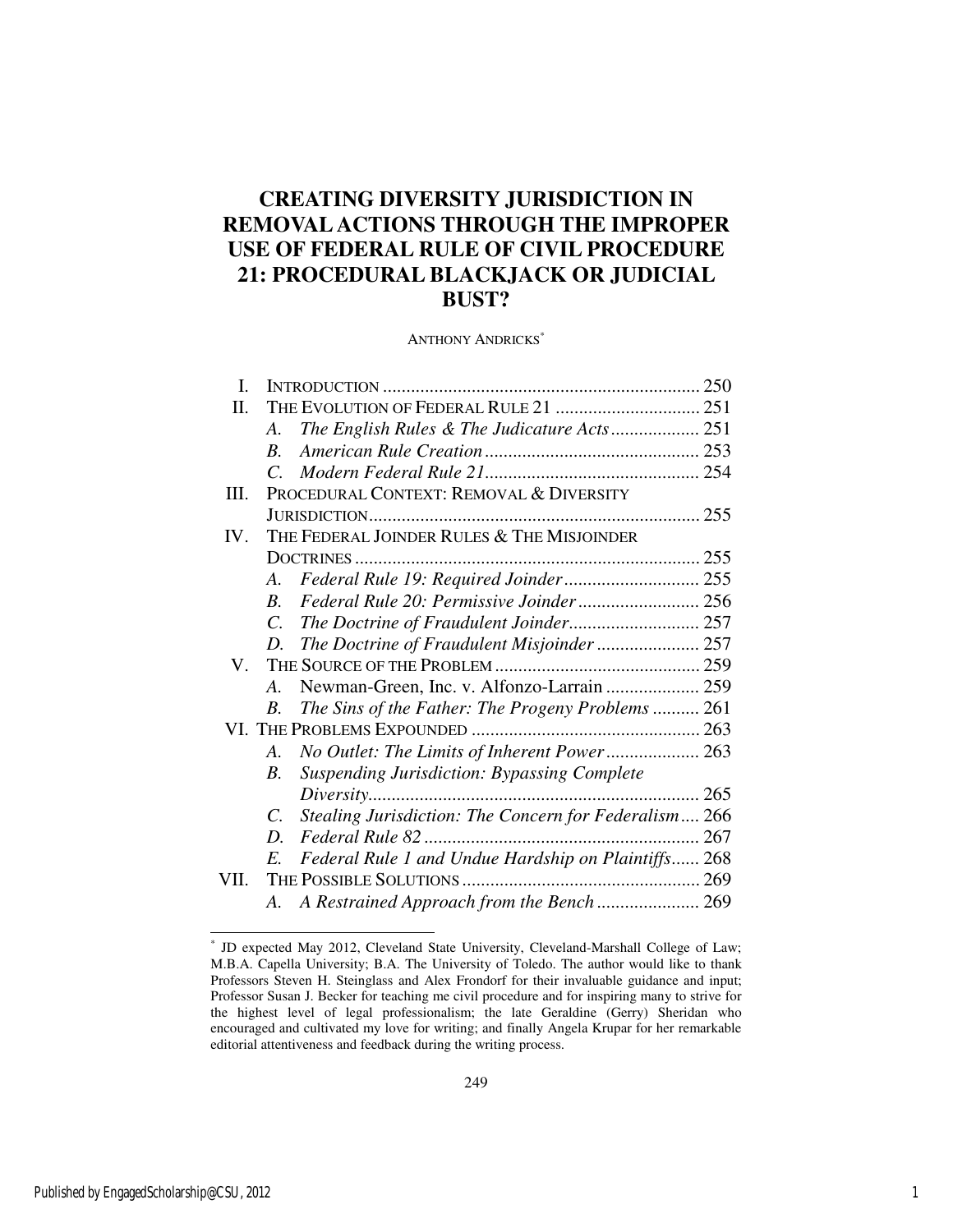| 250 | <b>CLEVELAND STATE LAW REVIEW</b> | [Vol. $60:249$ ] |
|-----|-----------------------------------|------------------|
|-----|-----------------------------------|------------------|

|  | B. Follow Procedure: Amend the Federal Rules 271 |  |
|--|--------------------------------------------------|--|
|  |                                                  |  |
|  | 1. The Broad Approach: Amend 28                  |  |
|  |                                                  |  |
|  | 2. The Narrow Approach: Amend 28                 |  |
|  |                                                  |  |
|  |                                                  |  |
|  |                                                  |  |

#### I. INTRODUCTION

There is an art to the game of Blackjack. The rules are fixed, and while lady luck surely plays her role, the rules and odds are well known to a wise player before he places his bet on the green felt table-top. But what if one day the dealer changed the rules in the middle of the game? What if the dealer simply declared that any combination of cards it dealt to itself equaled twenty-one? No doubt, the player would cry foul, and with good and honest reason. "Rules are rules," says the player, trying to reason with the dealer. The player opens his rulebook to show the dealer that there is no such rule. Then, to add insult to injury, the dealer simply declares that he has always had this power, only he had forgotten it for several years. The dealer explains that his power transcends the rulebook. Does this situation seem fair?

Unfortunately, this story's parallel is occurring today in many federal district courts with a "rediscovered" use of Federal Rule of Civil Procedure  $21$ .<sup>1</sup> Recently, federal district courts have held that Federal Rule 21 bestows upon them the power to sever nondiverse parties or claims to create diversity jurisdiction without first finding that a party or claim is improperly joined.<sup>2</sup> Severance may mean that a plaintiff who brings a state court action against multiple parties, one or more of which is not diverse, runs the risk of a federal court severing the action in a removal analysis, even where the plaintiff has committed no improper joinder of parties. Severance may leave a plaintiff with the need to conduct simultaneous suits—one in state court and one in federal court. Other federal district courts, however, have correctly declined to sever properly joined nondiverse parties.<sup>3</sup>

3 *See* Hughes v. Sears Roebuck & Co., No. 2:09-CV-93, 2009 U.S. Dist. LEXIS 82550 (N.D. W. Va. Sept. 2, 2009) (requiring a finding of misjoinder before utilizing Federal Rule 21 to sever claims); Ash v. Providence Hosp., No. 08-0525-WS-M, 2009 U.S. Dist. LEXIS 12794, at \*44 (S.D. Ala. Feb. 17, 2009) (declining to sever parties because of the court's

-

<sup>1</sup> *See* Laura J. Hines & Steven S. Gensler, *Driving Misjoinder: The Improper Party Problem in Removal Jurisdiction*, 57 ALA. L. REV. 779, 824 (2006).

<sup>2</sup> *See* Safeco Ins. Co. v. City of White House, 36 F.3d 540, 545 (6th Cir. 1994) ("Rule 21 of the Federal Rules of Civil Procedure permits a district court to retain diversity jurisdiction over a case by dropping a nondiverse party if that party's presence in the action is not required . . . ."); Joseph v. Baxter Int'l Inc., 614 F. Supp. 2d 868, 872 (N.D. Ohio 2009) ("I can retain jurisdiction by severing claims against nondiverse dispensable defendants."); DeGidio v. Centocor, Inc., No. 3:09-CV-721, 2009 WL 1867676, at \*4 (N.D. Ohio June 29, 2009); Williams v. Knoll Pharm. Co., No. 5:03-CV-8030, at \*6 (N.D. Ohio July 11, 2003) (PACER) ("Rule 21 applies to the dismissal of properly joined parties as well as misjoined parties.").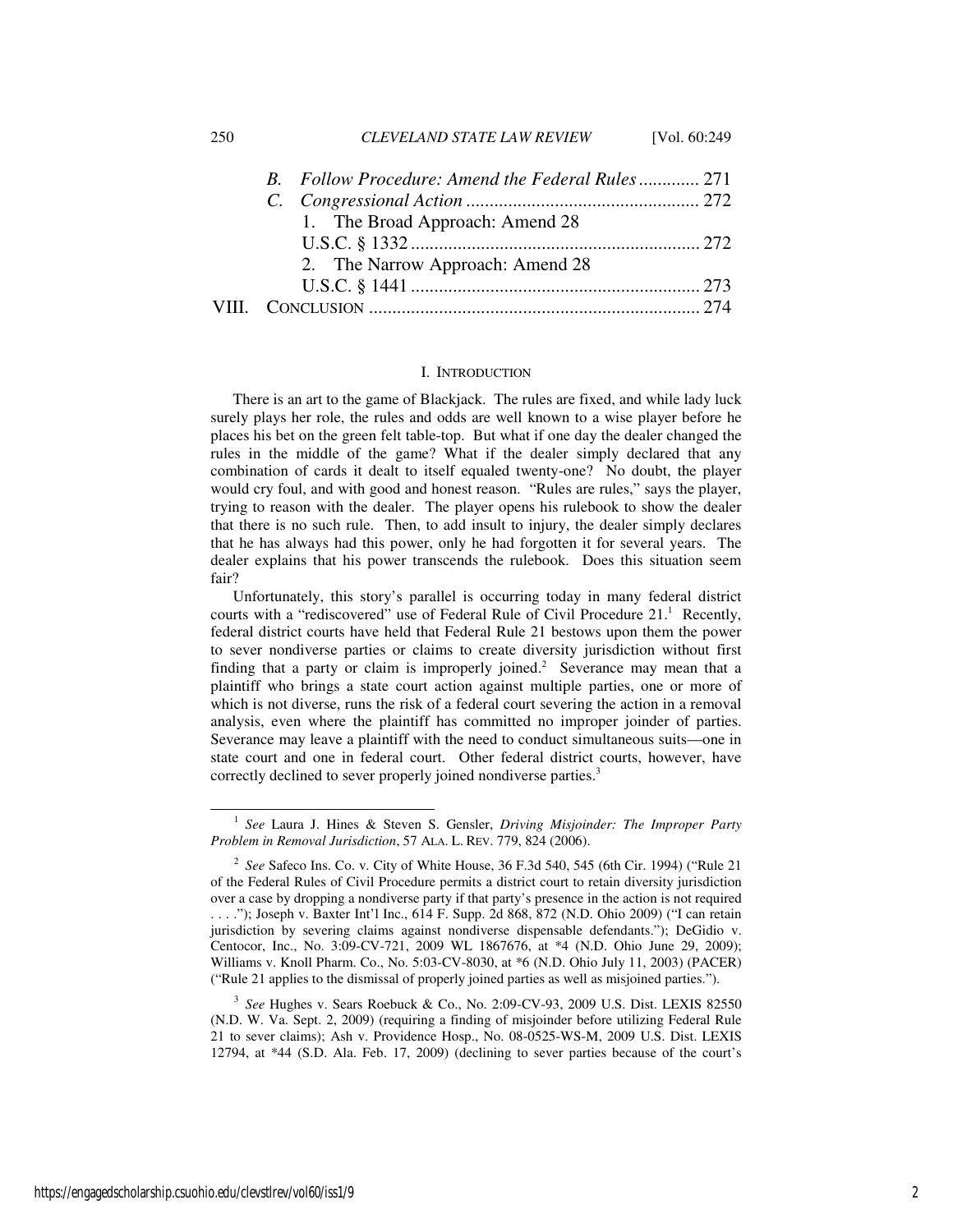role of the Federal Rules of Civil Procedure ("Federal Rule"), this Note concludes that the use of Federal Rule 21 to create diversity jurisdiction where all parties are properly joined is improper. Parts III and IV of this Note review the qualifiers necessary for diversity jurisdiction, the history and parameters of removal, and the judicial doctrines of fraudulent joinder and procedural misjoinder. Parts V and VI demonstrate that the misuse of Federal Rule 21 to create diversity jurisdiction in removal actions where parties are properly joined has been supported by either a misreading of or an unwarranted extension of the Supreme Court's holding in *Newman-Green, Inc. v. Alfonzo-Larrain*, 4 a disregard for the proper role of the Federal Rules in relation to the interplay of judicial exercise and Congressional oversight, and by ignoring the unfair consequences that misuse of the Rule places on the parties to the action.

Arguably, such a misuse of Federal Rule 21 not only flouts the separation of powers by treading into territory that Congress controls, but it also conflicts with the self-limitations imposed by the Federal Rules themselves<sup>5</sup> and can result in undue hardship on plaintiffs.<sup>6</sup> Part VII examines the possible solutions to the problem and ultimately concludes that the best solution is for the judiciary to exercise selfrestraint in its application of Federal Rule 21. Alternatively, Congress could either amend the removal or diversity statutes, or it could exercise its oversight powers with regard to the Federal Rules themselves to remedy this misuse of Federal Rule 21.<sup>7</sup>

#### II. THE EVOLUTION OF FEDERAL RULE 21

#### *A. The English Rules & The Judicature Acts*

Originally, the English common law produced dismissal in most cases where courts found misjoinder and nonjoinder of parties.<sup>8</sup> This harsh effect, however, was largely alleviated in the process of the codification of procedural rules.<sup>9</sup> Codification of civil procedure in the federal equity rules and the English rules of practice allowed corrections to complaints to cure joinder defects where corrections would produce no adverse effects on the parties to the action.<sup>10</sup> The historical antecedent

9 *See id.* 

-

<sup>&</sup>quot;reluctance to manufacture federal jurisdiction via artificial means in a case where none exists . . . ."); Etheridge v. Liberty Mut. Ins., No. 3:08CV004-SA-DS, 2008 U.S. Dist. LEXIS 67244, at \*9 (declining to sever under Federal Rule 21 where the court found no misjoinder); Culhane Commc'ns v. Fuller, 489 F. Supp. 2d 959, 962 (D. S.D. 2007) (refusing to sever under Federal Rule 21 where the court found no misjoinder of parties).

<sup>4</sup> Newman-Green, Inc. v. Alfonzo-Larrain, 490 U.S. 826 (1989).

<sup>5</sup> *See infra* Parts VI.D-E.

<sup>6</sup> *See infra* Part VI.E.

<sup>7</sup> *See* Hanna v. Plummer, 380 U.S. 460, 473 (1965) (stating that Congress has a "longrecognized power . . . to prescribe . . . rules for federal courts . . . .").

<sup>8</sup> *See* 7 CHARLES ALAN WRIGHT ET AL., FEDERAL PRACTICE & PROCEDURE § 1681 (3d ed. 2010).

<sup>10</sup> *See id.*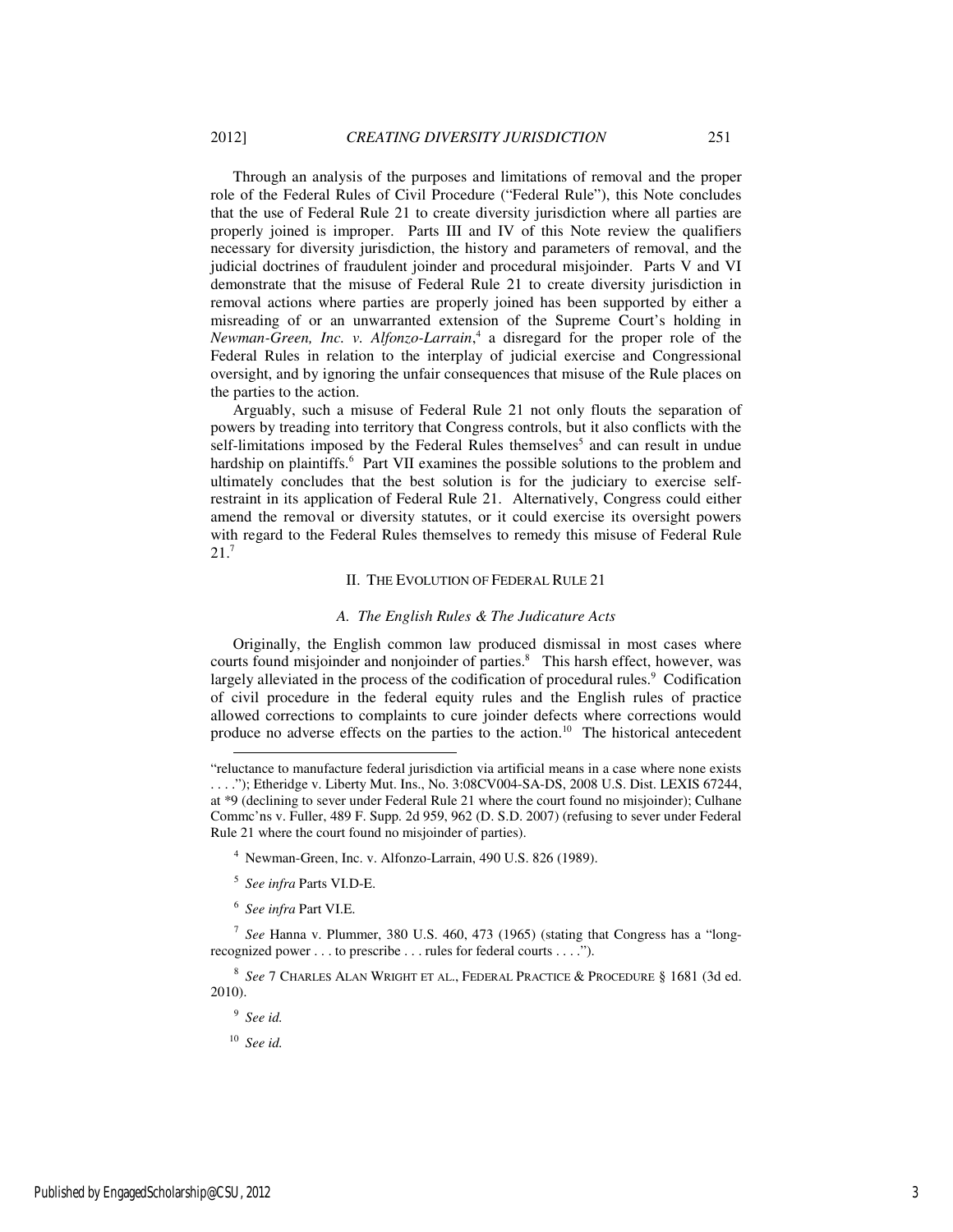rule to Federal Rule 21 existed in the English procedural rules, later codified in The Judicature Act of 1937.<sup>11</sup> But even before the Judicature Acts, the rules of procedure recognized that there were instances when parties or claims had been improperly joined or omitted, and that judicial action may be necessary to add or drop one or more parties or claims in the interest of efficient justice. $12$ 

The Common Law Procedure Act of 1852 discussed when claims and parties were improperly joined under the heading of "Nonjoinder and Misjoinder."<sup>13</sup> In the interest of efficiency, it was not necessary that every defendant joined in an action be responsible for either the entire amount claimed by the plaintiff or every cause of action.<sup>14</sup> Courts and judges had the power to either drop misjoined parties and claims or to order separate trials, but only if no injustice would result and only if the party to be dropped were added to the action without her consent.<sup>15</sup> The principle of efficiency guided all early procedural rules. "[T]he sooner the parties get at the truth of the matter the better for both of them, that it may end litigation . . . And . . . this vital essence is infused into all civil procedure."<sup>16</sup> Therefore, then, as today, civil procedure sought to maintain the spirit of efficiency; limited, however, by the possibility of injustice to the parties.

The English Supreme Court Judicature Act of 1875, though it simplified the language of the earlier acts, largely paralleled them in regard to dropping misjoined claims and parties.<sup>17</sup> Rule 13 of this Act continued the directive that a finding of misjoinder was a necessary qualifier to exercising the judicial procedural power to drop claims or parties.<sup>18</sup> For instance, when two plaintiffs brought suit against a

-

<sup>15</sup> THE COMMON LAW PROCEDURE ACTS, *supra* note 12, at 74 ("It shall and may be lawful for the court or judge . . . to order . . . any person[s] . . . originally joined as plaintiff[s] . . . struck out . . . if it shall appear to such court or judge that injustice will not be done by such amendment . . . and that the person[s] . . . to be struck out . . . were originally introduced without his[] [or] her, or their consent . . . ."). The same rule applied to defendants. *See id.* at 77.

<sup>16</sup> FINLASON, *supra* note 14, at 274.

<sup>17</sup> *See* Supreme Court of Judicature Act 1875, O. 16 r. 13, *reprinted in* THE NEW SYSTEM OF PRACTICE AND PLEADING UNDER THE SUPREME COURT OF JUDICATURE ACTS, 1873, 1875, 1877, THE APPELLATE JURISDICTION ACT, 1876, AND THE RULES OF THE SUPREME COURT 463 (William Thos. Charley ed., 1877).

<sup>18</sup> *Id.* ("[A] Judge may, at any stage of the proceedings, either upon or without the application of either party, and on such terms as may appear to the Court or a Judge to be just,

<sup>&</sup>lt;sup>11</sup> *See* FED. R. CIV. P. 21, advisory committee's note (citing English Rules Under the Judicature Act (The Annual Practice, 1937) O. 16 r. 11).

<sup>12</sup> *See* The Common Law Procedure Act of 1852, O. XXXIV - XLI, *reprinted in* THE COMMON LAW PROCEDURE ACTS OF 1852, 1854, AND 1860 74-80 (W.F. Finlason ed., 1860).

<sup>13</sup> *See id.* 

<sup>14</sup> *See* W.F. FINLASON, AN EXPOSITION OF OUR JUDICIAL SYSTEM AND CIVIL PROCEDURE AS RECONSTRUCTED UNDER THE JUDICATURE ACTS INCLUDING THE ACT OF 1876 WITH COMMENTS ON THEIR EFFECT AND OPERATION 283 (1877). "And where in any action, whether founded upon contract or otherwise, the plaintiff is in doubt as to the person from whom he may be entitled to redress, he may join two or more defendants, to the intent that in the action the question as to which if any of them is liable, and to what extent, may be determined as between all parties to the action." *Id.*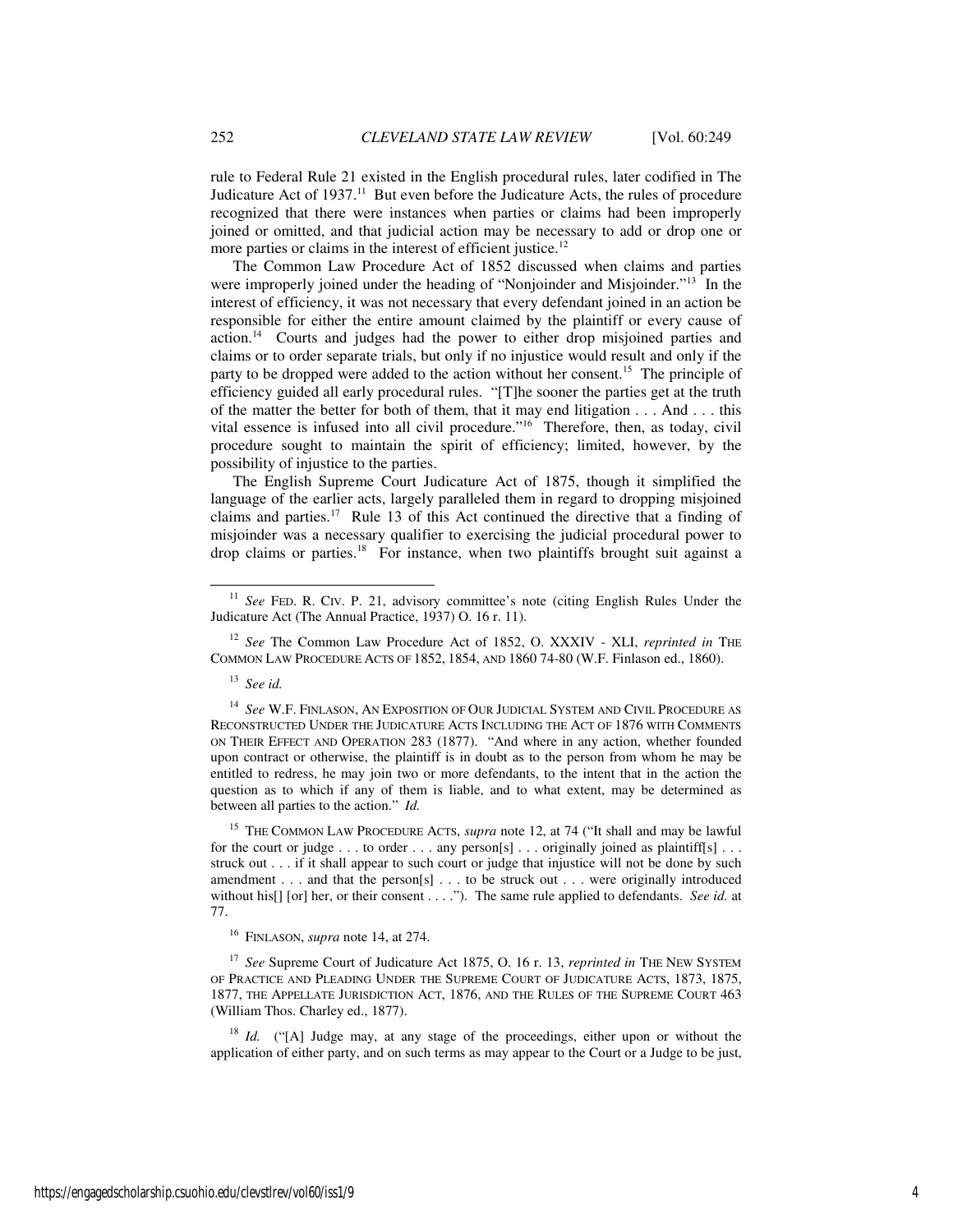defendant company for polluting a stream for which both plaintiffs had an interest, <sup>19</sup> the judge proceeded as if the claims were separate, but only after finding that they had been misjoined because the interest was not common between them.<sup>20</sup> Rule 13 required misjoinder prior to the judge's action of separating these claims. While these English rules were statutorily created, the process for rule creation in America today is guided by the judiciary.

#### *B. American Rule Creation*

While the Constitution grants Congress the power to prescribe procedural rules for inferior federal courts,<sup>21</sup> Congress, by enacting the Rules Enabling Act in 1934,<sup>22</sup> delegated this power to the Supreme Court. Later, in 1958, Congress transferred the bulk of rulemaking power from the Supreme Court to the Judicial Conference of the United States.<sup>23</sup> The Judicial Conference submits its rules to the Supreme Court for approval, and Congress can either approve the rules or allow them to become law by inaction.<sup>24</sup> The enacted Federal Rules have "the force and effect" of law, and they supersede prior inconsistent statutes.<sup>25</sup>

Since the passage of the Rules Enabling Act and the implementation of Federal Rule 21, the rule-making process has trended away from Supreme Court centralization and more toward a multi-layered and formalistic process.<sup>26</sup> In 1958, Congress required the Judicial Standing Committee to "carry on a continuous study of the operation and effect" and to recommend "changes in and additions to those rules as . . . desirable to promote simplicity . . . , fairness . . . , the just determination of litigation, and the elimination of unjustifiable expense and delay."<sup>27</sup> Currently,

-

<sup>21</sup> *See* U.S. CONST. art III, § 1; U.S. CONST. art I, § 8.

<sup>22</sup> Rules Enabling Act, Pub. L. No. 73-415, 48 Stat. 1064 (codified in current form at 28 U.S.C.A. §§ 2071-77 (West 2010)).

<sup>23</sup> *See A Brief History of the Federal Rulemaking Process*, THE THIRD BRANCH (Newsletter of the Federal Courts, Washington, D.C.), Oct. 2009, at 7, *available at*  http://www.uscourts.gov/News/TheThirdBranch/TTBViewer.aspx?doc=/uscourts/News/TTB/ archive/2009-10%20Oct.pdf?page=7.

<sup>24</sup> *See* 28 U.S.C.A. §§ 2074, 2075 (West 2010).

<sup>25</sup> *See* Henderson v. United States, 517 U.S. 654, 656 (1996) ("In the Rules Enabling Act, Congress ordered that, in matters of 'practice and procedure,' the Federal Rules shall govern, and '[a]ll laws in conflict with such rules shall be of no further force or effect . . . .'") (citation omitted).

<sup>26</sup> Catherine T. Struve, *The Paradox of Delegation: Interpreting the Federal Rules of Civil Procedure*, 150 U. PA. L. REV. 1099, 1105 (2002).

<sup>27</sup> *Id.* at 1107 (citation omitted).

order that the . . . parties, whether as plaintiffs or as defendants, *improperly joined* be struck out . . . .") (emphasis added).

<sup>19</sup> *See* Appleton v. The Chapel Town Paper Co., 45 L.J. Ch. 276 (1877), *reprinted in* THE NEW SYSTEM OF PRACTICE AND PLEADING UNDER THE SUPREME COURT OF JUDICATURE ACTS, 1873, 1875, 1877, THE APPELLATE JURISDICTION ACT, 1876, AND THE RULES OF THE SUPREME COURT 463 (William Thos. Charley ed., 1877).

<sup>20</sup> *See id.*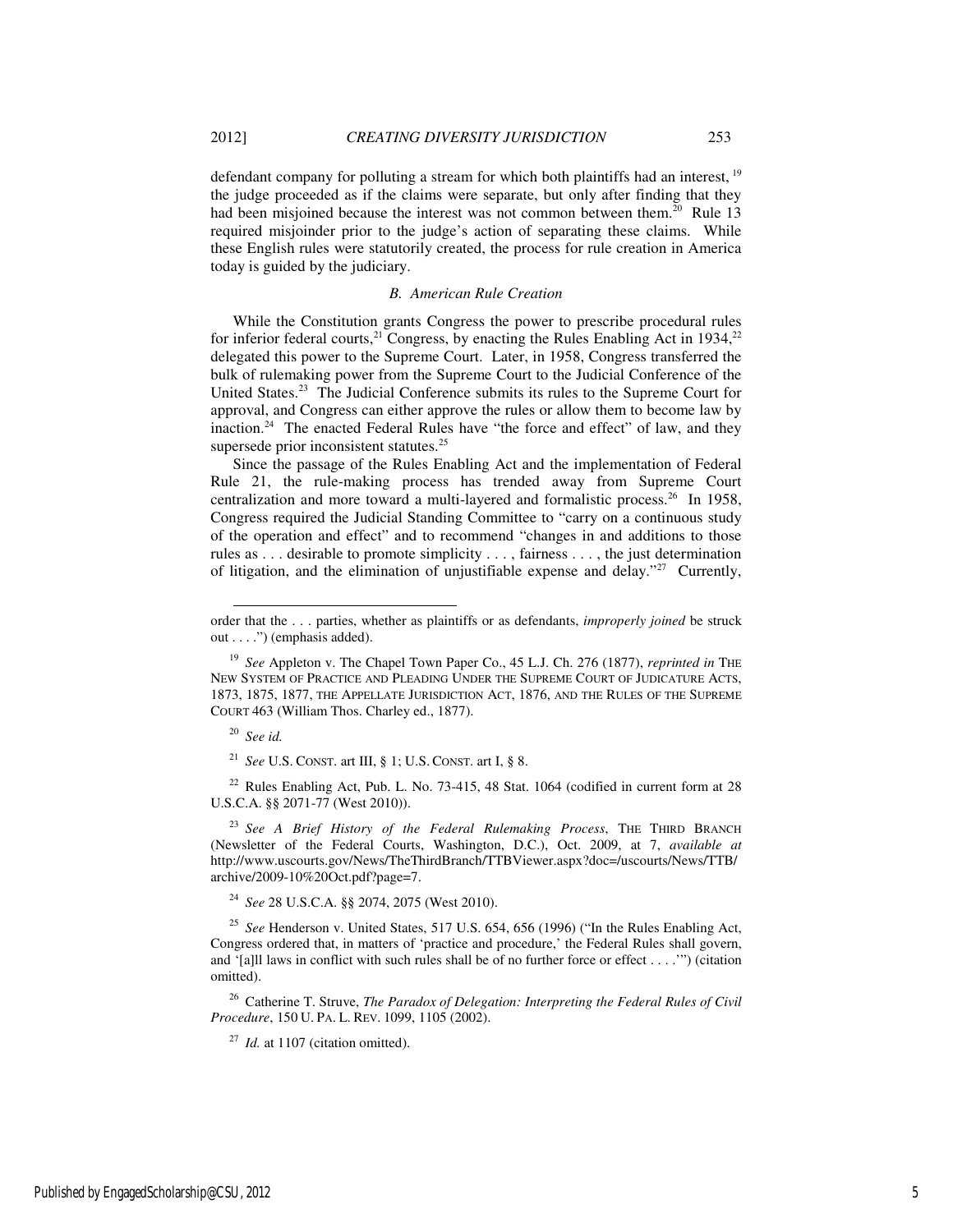amendments to the Federal Rules proceed through the Advisory Committee, the Standing Committee, the Judicial Conference, the Supreme Court, and if approved by these entities, amendments become effective unless Congress acts to prevent them.<sup>28</sup> Therefore, the process to amend a Rule has changed dramatically since the implementation of Federal Rule 21, and it now involves more than simple Supreme Court approval.

#### *C. Modern Federal Rule 21*

The plain language of Federal Rule 21 is clear. Federal Rule 21 is entitled *Misjoinder and Nonjoinder of Parties*, and it states: "Misjoinder of parties is not a ground for dismissing an action. On motion or on its own, the court may at any time, on just terms, add or drop a party. The court may also sever any claim against a party."<sup>29</sup> By its title and plain language, Federal Rule 21 applies when parties are misjoined or nonjoined; here, the court may add a party, drop a party, or sever claims, if these actions are just. Such a reading is consistent with Federal Rule 21's historical ancestors.<sup>30</sup> The historical purpose of Federal Rule 21 coincides with the plain language of the Rule itself.

Federal Rule 21 is a derivative of the English rules of procedure in practice at the time the American Federal Rules became effective.<sup>31</sup> One purpose of the Rule is to "promote liberal joinder of parties."<sup>32</sup> In 1940, Judge Kalodner wrote that "Rule[] . . . 21 . . . evidence[s] the general purpose . . . to eliminate the old restrictive and inflexible rules of joinder designed for a day when formalism was the vogue and to allow joinder of interested parties liberally to the end that an unnecessary multiplicity of actions thus might be avoided."<sup>33</sup> In 1958, the Second Circuit explained the purpose of Federal Rule 21 as an "obviat[ion of] the harsh common law adherence to the technical rules of joinder and not in order to deal with problems of defective federal jurisdiction."<sup>34</sup> Fairness and efficiency comprised Federal Rule 21's original intent in handling nonjoined and misjoined parties. To understand this Note's context of the misuse of Federal Rule 21, it is first important to understand the present day situations in which claims or parties are properly joined, when they are misjoined, and the removal process based on diversity jurisdiction.

j

<sup>32</sup> WRIGHT, ET. AL., *supra* note 8.

<sup>33</sup> Soc'y of European Stage Authors & Composers v. WCAU Broad. Co., 1 F.R.D. 264, 266 (E.D. Pa. 1940).

<sup>34</sup> Kerr v. Compagnie De Ultramar, 250 F.2d 860, 864 (2d Cir. 1958) (citation omitted). *But see* Safeco Ins. Co. of Am. v. City of White House, 36 F.3d 540, 545-46 (6th Cir. 1994) (declining to follow *Kerr* because "most courts have not restricted the application of Rule 21 and continue to apply the rule to retain federal diversity jurisdiction over a case.") (citation omitted).

<sup>28</sup> *Id.* 

<sup>29</sup> FED. R. CIV. P. 21.

<sup>30</sup> *See supra* Part II.A.

<sup>31</sup> WRIGHT, ET. AL., *supra* note 8; *see also* FED. R. CIV. P. 21 advisory committee's note (citing English Rules Under the Judicature Act (The Annual Practice, 1937) O. 16 r. 11).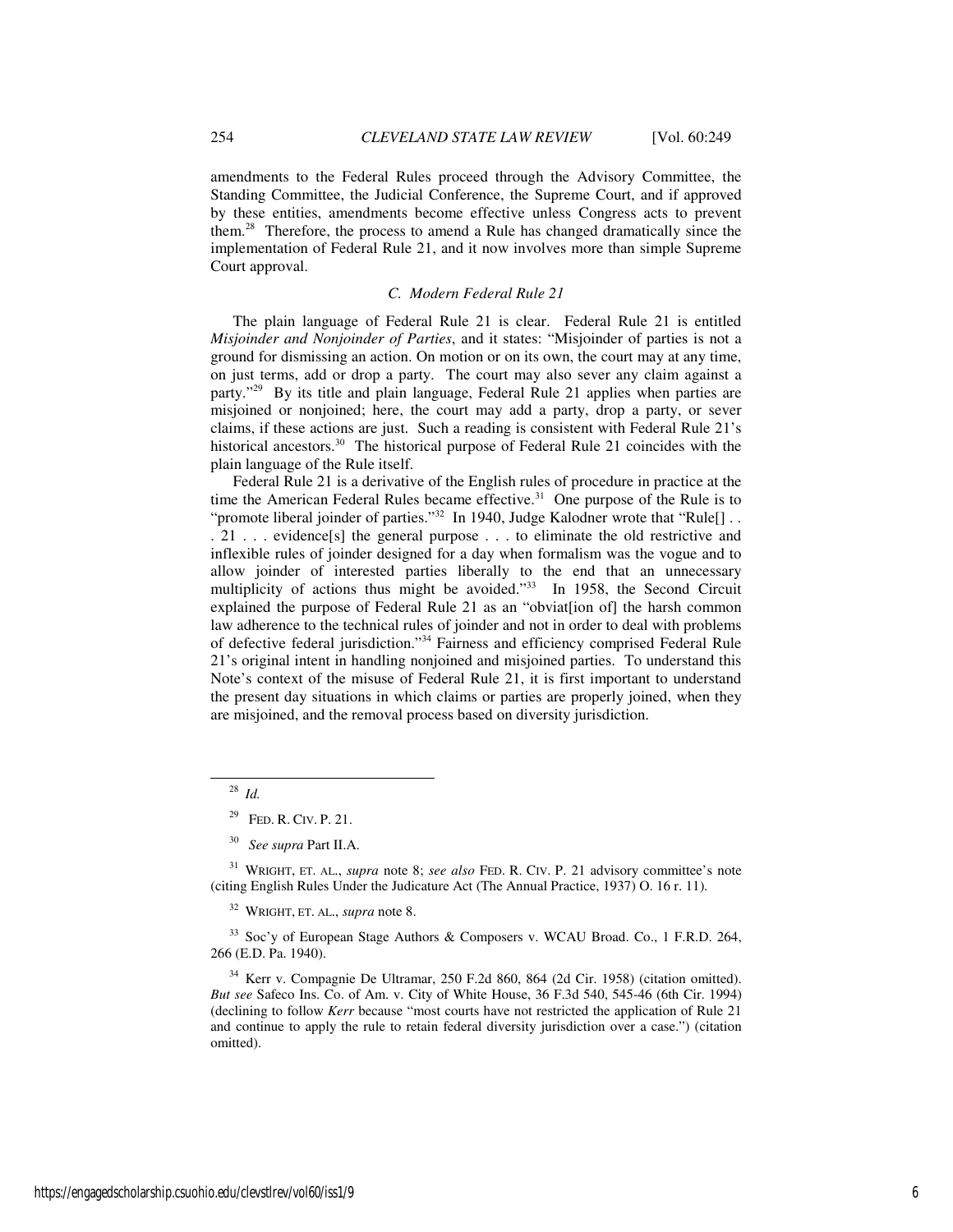#### III. PROCEDURAL CONTEXT: REMOVAL & DIVERSITY JURISDICTION

Removal is not a constitutional power of the federal courts; rather, it is a power granted to the federal courts by Congress.<sup>35</sup> Congress first established the removal process in 1789 as a means of granting civil suit defendants a level of control over forum selection.<sup>36</sup> A defendant may remove to federal court any civil action that a plaintiff files against him in state court but over which the federal district court has original jurisdiction.<sup>37</sup> Federal courts have original jurisdiction if the claim fulfills the elements necessary for either federal question<sup>38</sup> or diversity jurisdiction.<sup>39</sup> For a federal court to exercise diversity jurisdiction over an action, no plaintiff can be a citizen of the same state as any defendant, $40$  and the amount in controversy must exceed \$75,000.<sup>41</sup> Because the existence of original jurisdiction is a requirement of removal, the court must evaluate the case for diversity jurisdiction at the time in which the defendant files his notice of removal. $42$  To properly consider removing a case, the federal court must thoroughly examine the joinder of all parties.

#### IV. THE FEDERAL JOINDER RULES & THE MISJOINDER DOCTRINES

Courts have developed two doctrines by which they measure improper joinder. These two doctrines are: (1) the fraudulent joinder doctrine<sup>43</sup> and (2) the procedural misjoinder doctrine.<sup>44</sup> If the court finds a party to be improperly joined, the court will ignore that party in its determination of whether it has subject matter jurisdiction over the action.<sup>45</sup> A finding of misjoinder, therefore, may confer diversity jurisdiction upon the court where the face of the complaint shows a lack of complete diversity.

## *A. Federal Rule 19: Required Joinder*

Federal Rule 19 governs required joinder of parties.<sup>46</sup> Subsection (a) governs when a party is necessary for just adjudication.<sup>47</sup> If the party is necessary, but her

-

- <sup>38</sup> 28 U.S.C.A. § 1331 (West 2010).
- <sup>39</sup> 28 U.S.C.A. § 1332 (West 2010).
- <sup>40</sup> *See* Strawbridge v. Curtiss, 7 U.S. 267 (1806) (requiring complete diversity of parties).
- <sup>41</sup> 28 U.S.C.A. § 1332(a) (West 2010).

<sup>42</sup> *See* Harper v. AutoAlliance Int'l, Inc., 392 F.3d 195, 210 (6th Cir. 2004); Boelens v. Redman Homes, Inc., 759 F.2d 504, 507 (5th Cir. 1985).

<sup>45</sup> *See, e.g.*, Jerome-Duncan, Inc. v. Auto-By-Tel, L.L.C., 176 F.3d 904 (6th Cir. 1999).

<sup>35</sup> 28 U.S.C.A. § 1441 (West 2010).

<sup>36</sup> Judiciary Act of 1789, ch. 20, § 12, 1 Stat. 73, 79.

<sup>37</sup> 28 U.S.C.A. § 1441(a) (West 2010); s*ee also* Jefferson Cnty. v. Acker, 527 U.S. 423, 430 (1999) ("[A]n action may be removed . . . to federal court only if a federal district court would have original jurisdiction over the claim in suit.").

<sup>43</sup> *See infra* Part IV.C.

<sup>44</sup> *See infra* Part IV.D.

<sup>46</sup> FED. R. CIV. P. 19.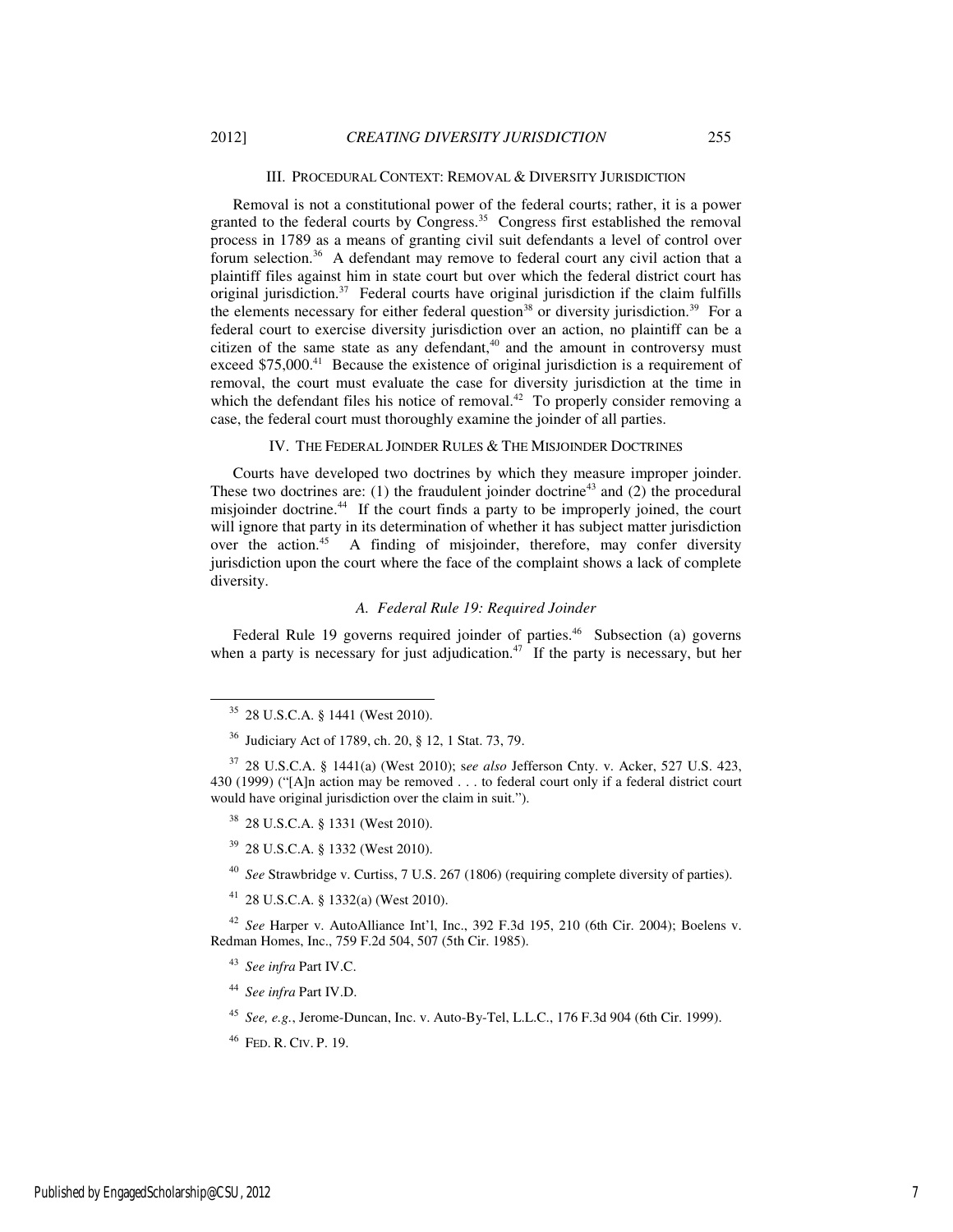presence destroys diversity jurisdiction, subsection (b) provides a balancing test to determine whether the party is indispensable to the action.<sup>48</sup> If the party is found to be dispensable, then the court may continue to hear the case without that party.<sup>49</sup> If the party is indispensable, the court may dismiss the case,<sup>50</sup> but it may proceed even without the required party.<sup>51</sup> Dismissal should be "employed only sparingly."<sup>52</sup> Only upon the impossibility of just resolution of the case should the absence of nondiverse parties terminate an action.<sup>53</sup>

#### *B. Federal Rule 20: Permissive Joinder*

Federal Rule 20 governs when parties may properly permissively join or be joined to an action.<sup>54</sup> Permissively joined parties must have an interest in claims that arise out of the same transaction or occurrence, or series of transactions or occurrences, and the parties must share a common question of law or fact.<sup>55</sup> Generally, this requirement is fulfilled "[if t]here is a substantial logical relationship between the transactions or occurrences at issue."<sup>56</sup> Once the requirements for

FED. R. CIV. P. 19(b). *But see* Soberay Mach. & Equip. Co. v. MRF Ltd., Inc., 181 F.3d 759, 765 (6th Cir. 1999) ("[T]here is no prescribed formula for determining whether a party is indispensable[.]") (citation omitted).

<sup>49</sup> FED. R. CIV. P. 19(b).

<sup>50</sup> *Id.* 

-

<sup>51</sup> Republic of Philippines v. Pimentel, 553 U.S. 851, 862 (2008) ("The Rule instructs that nonjoinder even of a required person does not always result in dismissal.").

<sup>52</sup> Teamsters Local Union No. 171 v. Keal Driveaway Co., 173 F.3d 915, 918 (4th Cir. 1999).

<sup>53</sup> Jaser v. New York Prop. Ins. Underwriting Ass'n, 815 F.2d 240, 242 (2d Cir. 1987).

<sup>54</sup> "Persons . . . may be joined in one action as defendants if[] any right to relief is asserted against them jointly, severally, or in the alternative with respect to or arising out of the same transaction, occurrence, or series of transactions or occurrences; and any question of law or fact common to all defendants will arise in the action." FED. R. CIV. P. 20(a)(2).

<sup>55</sup> Jaloy Mfg. Co., v. U.S. Fid. & Guar. Co., 736 F.2d 1131, 1133 (6th Cir. 1984).

<sup>56</sup> DLX, Inc., v. Reid Brothers Inc., No. 5:09-CV-341-FL, 2010 WL 4496794, at \*3 (E.D.N.C. Oct. 28, 2010).

Under Federal Rule 19(a), "a party is [necessary] if: (1) complete relief cannot be given to existing parties in his absence; (2) disposition in his absence may impair his ability to protect his interest in the controversy; or (3) his absence would expose existing parties to substantial risk of double or inconsistent obligations." Safeco Ins. Co. v. City of White House, 36 F.3d 540, 546 (6th Cir. 1994) (citing FED. R. CIV. P. 19(a)(1) & (2)(i)-(ii)).

<sup>&</sup>lt;sup>48</sup> A party is determined to be dispensable or indispensable by weighing the following factors:

<sup>(1)</sup> the extent to which a judgment rendered in the person's absence might prejudice that person or the existing parties; (2) the extent to which any prejudice could be lessened or avoided . . . ; (3) whether a judgment rendered in the person's absence would be adequate; and (4) whether the plaintiff would have an adequate remedy if the action were dismissed for non-joinder.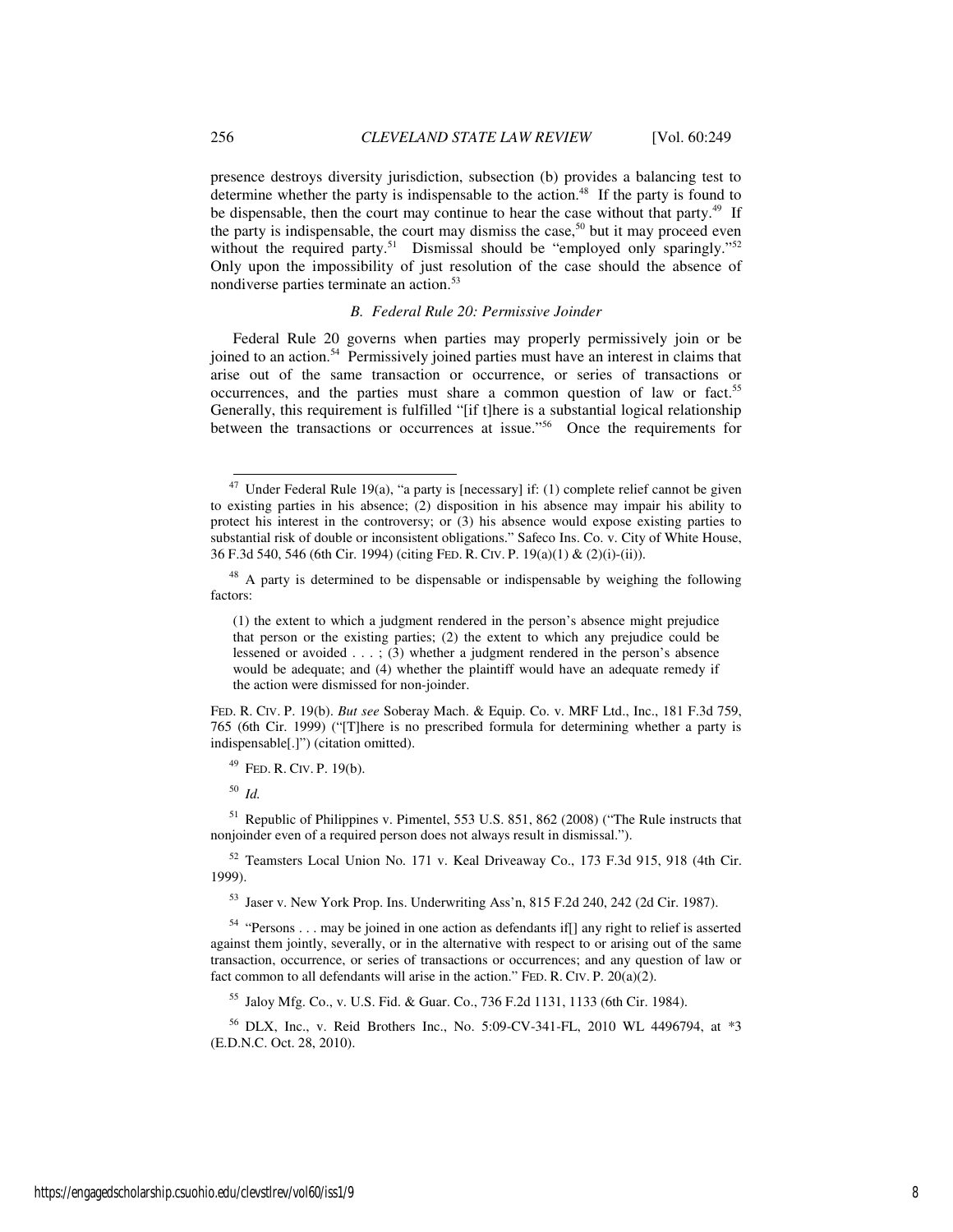-

permissive joinder are met, it is the plaintiff's option to permissively join the party.<sup>57</sup> If the requirements of Federal Rule 20 are not met as to a named defendant, then joinder is improper.<sup>58</sup>

## *C. The Doctrine of Fraudulent Joinder*

It is inevitable that plaintiffs will join nondiverse parties in state actions to prevent the removal of a claim that would otherwise fulfill diversity; they have attempted to do so for more than a century.<sup>59</sup> The fraudulent joinder doctrine focuses the validity of a claim brought against a non-diverse defendant or on the validity of a claim between a joined non-diverse plaintiff and the defendant. Although the standard for finding fraudulent joinder is not uniform, $60$  the fraudulent joinder doctrine generally applies when a plaintiff joins either a nondiverse defendant against whom the plaintiff has no reasonable basis for the claim, or where a nondiverse co-plaintiff is joined who has no reasonable basis for the claim against the defendant.<sup>61</sup>

The right of a defendant to remove a case cannot be trumped by the "fraudulent joinder of a resident defendant [or non-diverse plaintiff] having no real connection with the controversy."<sup>62</sup> If a court finds fraudulent joinder, this finding operates as an exception to the necessity of diversity jurisdiction, and the court may disregard the improperly joined nondiverse party in considering how to proceed.<sup>63</sup> The court may then utilize Federal Rule 21 to drop the fraudulently joined party and retain diversity jurisdiction between the diverse parties.<sup>64</sup> Here, it cannot be said the court *creates* diversity jurisdiction by dropping the fraudulently joined party; rather, it simply already enjoyed diversity jurisdiction because the plaintiff did not properly join the nondiverse defendant.

## *D. The Doctrine of Fraudulent Misjoinder*

While the fraudulent joinder doctrine focuses on the validity of the claims brought against a nondiverse defendant, fraudulent misjoinder focuses on the

- <sup>61</sup> *See* Wecker v. Nat'l Enameling & Stamping Co., 204 U.S. 176, 183-84 (1906).
- $62$  Chesapeake & Ohio Railway Co. v. Cockrell, 232 U.S. 146, 152 (1914).

 $57$  Applewhite v. Reichhold Chem. Inc., 67 F.3d 571, 574 (5th Cir. 1995).

<sup>58</sup> Crockett v. R.J. Reynolds Tobacco Co., 436 F.3d 529, 533 (5th Cir. 2006).

<sup>59</sup> E. Farish Percy, *Defining the Contours of the Emerging Fraudulent Misjoinder Doctrine*, 29 HARV. J.L. & PUB. POL'Y 569, 620 (2006).

<sup>60</sup> For a discussion of the different standards for fraudulent joinder, see *id.* at 578-79.

<sup>63</sup> Jerome-Duncan, Inc. v. Auto-By-Tel, L.L.C., 176 F.3d 904 (6th Cir. 1998). It is important to note that although the term "fraudulent joinder" encompasses actual fraud by plaintiffs and attorneys, it is a broader term that also includes actions in which plaintiffs hold a genuine belief that the nondiverse defendant is properly joined. *See* Rose v. Giomatti, 721 F. Supp. 906, 914 (S.D. Ohio 1989) ("[T]he term 'fraudulent joinder' is a term of art and is not intended to impugn the integrity of a plaintiff or plaintiff's counsel.").

<sup>64</sup> *See* Smith v. Planned Parenthood, 225 F.R.D. 233, 246 (E.D. Mo. 2004) (finding misjoinder and severing the nondiverse party); Disparate v. Corporate Exec. Bd., 233 F.R.D. 7, 12 (D.D.C. 2004); Hanna v. Gravett, 262 F. Supp. 2d 643, 647 (E.D. Va. 2003); Hines & Gensler, *supra* note 1, at 796.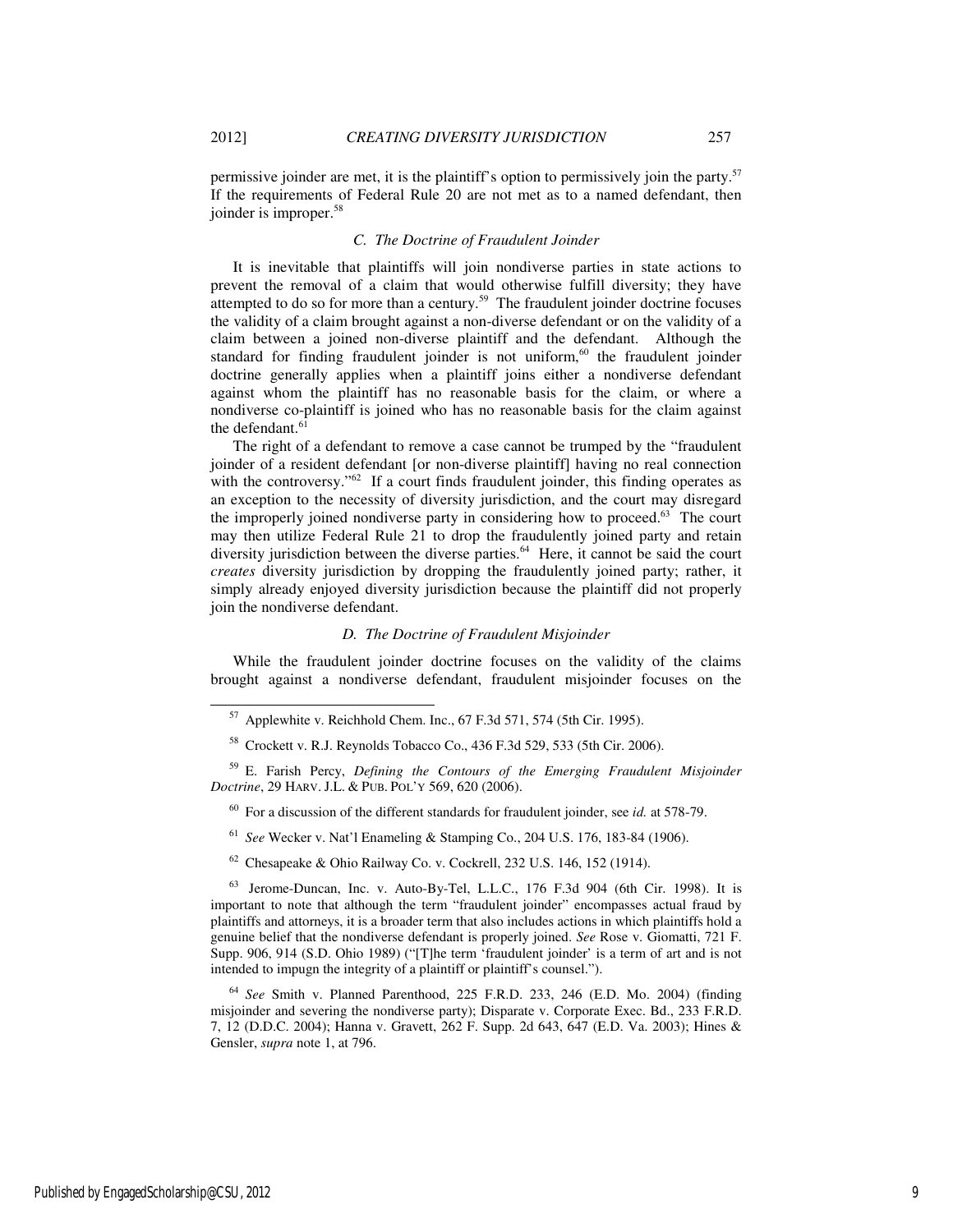relationship of the plaintiff's claims against the diverse defendant to the plaintiff's claims against the nondiverse defendant.<sup>65</sup> Under this doctrine, neither may a nondiverse co-plaintiff with a valid but unrelated claim against the defendant be joined to defeat diversity.<sup>66</sup> Here, all claims are valid, but the relationships between the various claims do not meet the necessary requirements for permissive joinder under Federal Rule  $20<sup>67</sup>$  For two parties to be properly permissively joined, the claims must "aris[e] out of the same transaction, occurrence, or series of transactions or occurrences," and they must share a common question of law or fact.<sup>68</sup> For example, the court, by applying the fraudulent misjoinder doctrine, may exercise diversity jurisdiction in removal over a plaintiff's claim against a diverse defendant by finding that the claim against the nondiverse defendant is not sufficiently related to the claim against the diverse defendant.  $69$  The court can then sever the claims pursuant to Federal Rule  $21.^{70}$  Once the court severs the claims, it must remand the claim against the nondiverse defendant to state court.<sup>71</sup>

Unlike the doctrine of fraudulent joinder, the doctrine of fraudulent misjoinder has not been adopted uniformly by federal or circuit courts, and some courts refuse to recognize the doctrine altogether.<sup>72</sup> A court should not proceed to severance

<sup>66</sup> Stacey L. Drentlaw, *Procedural Misjoinder: A New Avenue to Federal Court?*, 2010 A.B.A. SEC. MASS TORTS LITIG. COMM. 3.

- <sup>67</sup> *See supra* Part IV.B.
- <sup>68</sup> FED. R. CIV. P. 20(a).

<sup>69</sup> *Tapscott*, 77 F.3d at 1360 (finding "no real connection" between the claims against a diverse and nondiverse defendant).

<sup>70</sup> *In re* Fosomax Prods. Liab. Litig., 2008 U.S. Dist. Lexis 57473, at \*43-44 (S.D.N.Y. July 28, 2008) ("Where fraudulent misjoinder is found, courts sever the misjoined party pursuant to Federal Rule of Civil Procedure 21, thereby preserving diversity jurisdiction over the remainder of the action."); Frankland v. State Farm Fire & Cas. Co., No. 2:07-cv-1767, 2008 U.S. Dist. Lexis 105534, at \*9 (W.D. La. July 2, 2008) ("[I]n cases such as this in which the court is able to determine whether claims are misjoined on the basis of the pleadings, the court may choose to sever claims on its own initiative, in the interest of judicial efficiency, and remand *only the improperly joined claims*, while retaining those claims properly within its jurisdiction.") (emphasis added).

<sup>71</sup> 28 U.S.C.A. § 1447 (West 2010).

 $72$  The Eleventh Circuit adopted the procedural misjoinder doctrine, while the Fifth and Ninth Circuits have both cited *Tapscott* favorably without definitively adopting fraudulent misjoinder. Stacey L. Drentlaw, *Procedural Misjoinder: A New Avenue to Federal Court?*, 2010 A.B.A. SEC. MASS TORTS LITIG. COMM. 4 (citing *Tapscott*, 77 F.3d 1353 (adopting the fraudulent misjoinder doctrine)); *In re* Benjamin Moore & Co., 318 F.3d 626, 630-31 (5th Cir. 2002) ("[W]ithout detracting from the force of the *Tapscott* principle that fraudulent misjoinder of plaintiffs is no more permissible than fraudulent misjoinder of defendants to circumvent diversity jurisdiction, we do not reach its application in this case."); California Dump Truck Owners Ass'n v. Cummins Engine Co., 24 Fed. App'x 727, 729 (9th Cir. 2001) ("For purposes of discussion we will assume, without deciding, that this circuit would accept the doctrines of fraudulent and egregious joinder as applied to plaintiffs."). The Eighth Circuit has declined to adopt or reject the doctrine. In re Prempro Prods. Liab. Litig., 591 F.3d 613, 622 (8th Cir. 2010) ("We make no judgment on the propriety of the [fraudulent misjoinder]

j

<sup>65</sup> *See generally* Tapscott v. MS Dealer Serv. Corp., 77 F.3d 1353 (11th Cir. 1996). *Tapscott* is often credited as the first case to utilize the fraudulent misjoinder doctrine.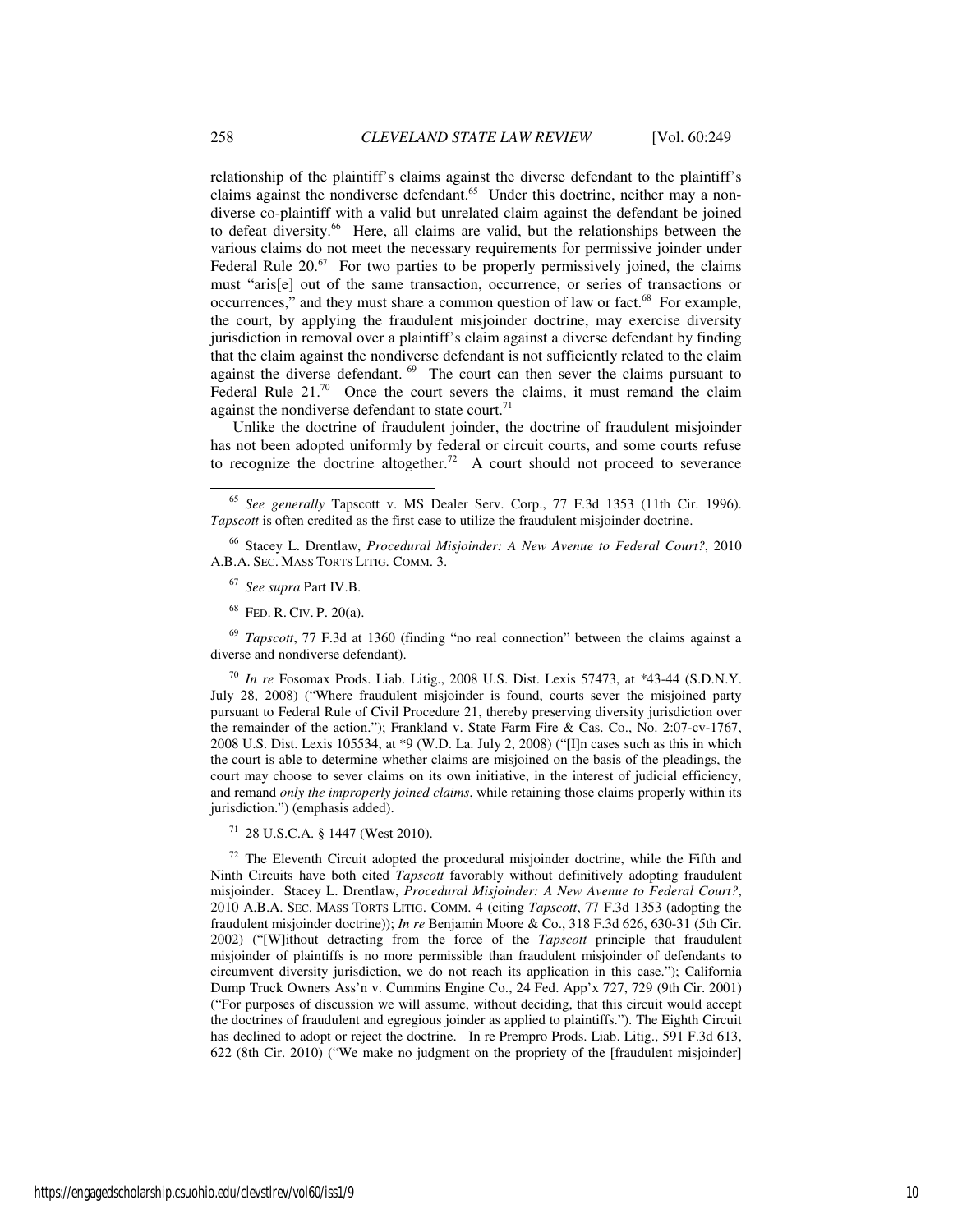under Federal Rule 21 without first finding fraudulent joinder or misjoinder. To understand how district courts have arrived at improperly utilizing Federal Rule 21, it is first important to understand the Supreme Court's *Newman-Green v. Alfonzo Larrain* decision, on which a number of these district courts rely.<sup>73</sup>

## V. THE SOURCE OF THE PROBLEM

## *A.* Newman-Green, Inc. v. Alfonzo-Larrain <sup>74</sup>

The issue presented in *Newman-Green, Inc. v. Alfonzo-Larrain* was whether a non-diverse defendant that spoils diversity jurisdiction could be dropped from an action thus allowing the federal court to retain jurisdiction over the remainder of the action.<sup>75</sup> Newman-Green, an Illinois corporation, alleged failure to pay contractual royalties and filed suit against a Venezuelan corporation and five individuals.<sup>76</sup> The trial court proceeded to the merits and granted summary judgment for the defendants, and Newman-Green appealed.<sup>77</sup>

At a Seventh Circuit panel hearing, the court questioned whether the district court had established jurisdiction to proceed to the merits of the case because one defendant was "stateless."<sup>78</sup> Under the statutory jurisdiction invoked by the plaintiff, jurisdiction exists when a citizen of one state sues a citizen of a foreign country and a citizen of a state diverse from the plaintiff's state.<sup>79</sup> Bettison, one of the named defendants, was a citizen of the United States, but was domiciled in Venezuela,  $80$  and the other four individual defendants were citizens of Venezuela. $81$  Bettison was neither a citizen of Venezuela, nor was he a citizen of any state; therefore, the plaintiff did not meet the statutory qualifications for jurisdiction. The Seventh Circuit panel, finding a lack of jurisdiction, then held that Federal Rule 21 conferred upon them the power to dismiss Bettison as a dispensable party, thereby perfecting the court's jurisdiction under 28 U.S.C.  $\S$  1332(a)(2).<sup>82</sup>

<sup>73</sup> Newman-Green, Inc. v. Alfonzo-Larrain, 490 U.S. 826 (1989).

<sup>74</sup> *Id.*

-

- <sup>75</sup> *See generally id.*
- <sup>76</sup> *Id.* at 828.

<sup>77</sup> *Id.* 

- <sup>78</sup> *Id.*
- <sup>79</sup> 28 U.S.C.A. § 1332(a)(3) (West 2010).
- <sup>80</sup> *Newman-Green*, 490 U.S. at 828.

<sup>81</sup> *Id.* 

<sup>82</sup> *Id.* at 829.

doctrine in this case, and decline to either adopt or reject it at this time."). The Supreme Court has not yet heard the issue.

This Note proceeds under the notion that the doctrine of misjoinder, when adopted by a federal court, is an appropriate means of activating Rule 21's severance power. Whether the doctrine of misjoinder is itself an appropriate or efficient use of judicial power is beyond the scope of this Note. For further discussion on the propriety of the doctrine of misjoinder, *see generally*, Hines & Gensler, *supra* note 1 and Percy, *supra* note 59.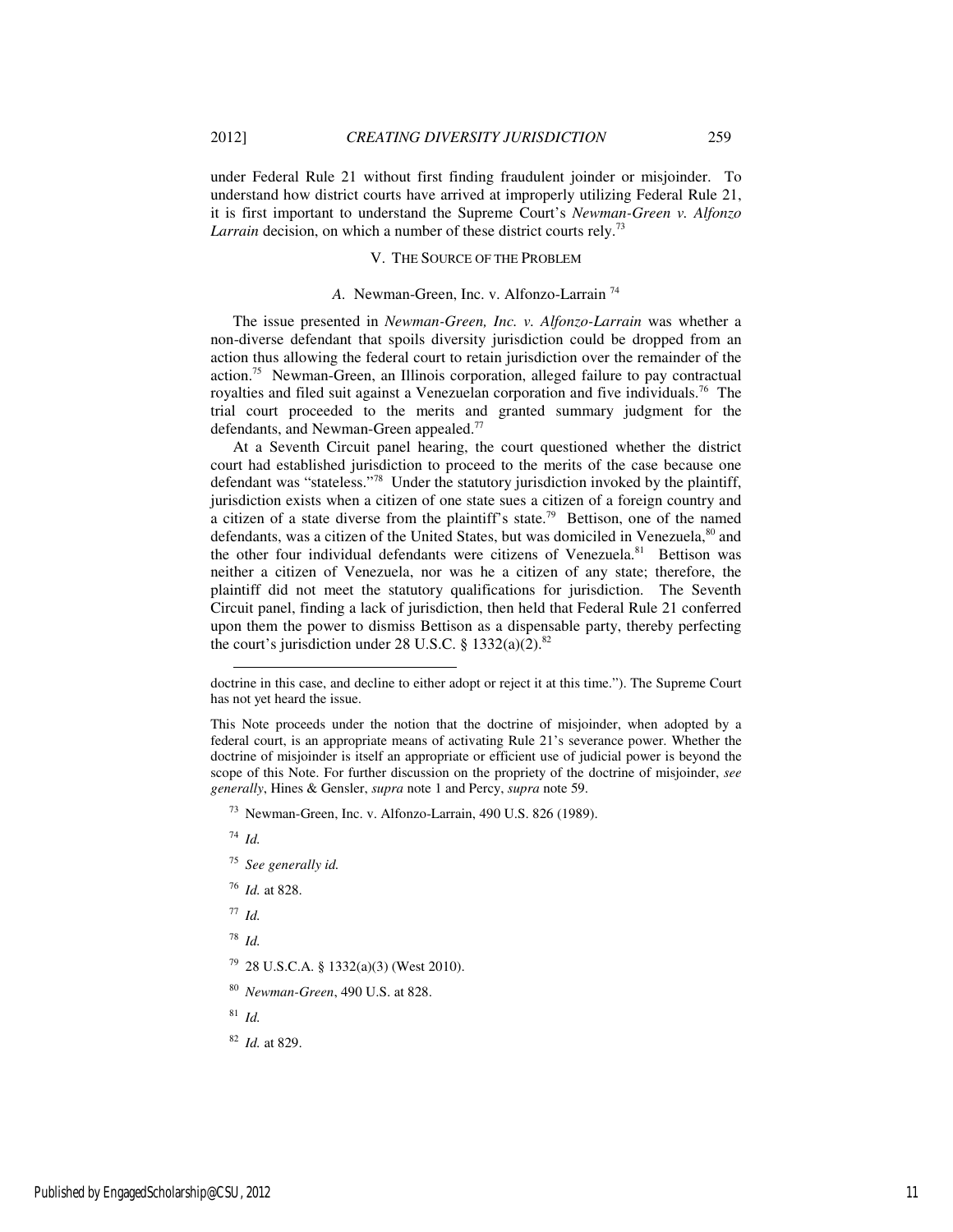The Seventh Circuit, sitting en banc, however, came to a different conclusion, and reversed that decision.<sup>83</sup> Judge Posner wrote that Federal Rule 21 does not "empower[] appellate courts to dismiss a dispensable party whose presence spoils statutory diversity jurisdiction."<sup>84</sup> The Seventh Circuit, however, believed that as the Federal Rules apply to district courts, the district court *could* dismiss Bettison, and it remanded the case for that court to consider dropping him.<sup>85</sup>

The Supreme Court granted certiorari to resolve the conflict of whether an appellate court could "dismiss jurisdictional spoilers like Bettison."<sup>86</sup> The Supreme Court then reversed the en banc Seventh Circuit opinion and held that *appellate courts* have the power to dismiss dispensable non-diverse parties from an action.<sup>87</sup> It is important, however, to observe what the Court *did not* hold in *Newman-Green.* The Court declined to decide in a definitive manner whether Federal Rule 21 grants district courts the power to confer jurisdiction retroactively by dismissing a nondiverse party.<sup>88</sup> The Court, instead, stated that it is "well-settled that Rule 21 invests district courts with authority to allow a dispensable nondiverse party to be dropped at any time, even after judgment has been rendered."<sup>89</sup>

This reasoning is circular. The Court cites one interpretation of Federal Rule 21 by only *some* inferior federal courts as determinative.<sup>90</sup> But widespread misuse of a Federal Rule by lower courts may hardly be "well-settled." Indeed, if anything is well-settled, it is that circuit courts and district courts are inferior to the Supreme Court, and the Supreme Court could have specifically held that Federal Rule 21 grants this power to a district court if it deemed such a holding appropriate. Instead, the circular reasoning of the Court represents that this power is well-settled not because Federal Rule 21 itself confers this power, but because a number of courts have previously exercised this power.

As Justice Kennedy's dissent notes, however, "it has never been the rule that federal courts, whose jurisdiction is created and limited by statute, acquire power by adverse possession."<sup>91</sup> Further, the dissent recognizes that Federal Rule 21 governs

j

<sup>86</sup> *Id.* 

<sup>87</sup> *Id.* at 837. Dicta, however, placed restrictions upon such a ruling. *See id.* at 837-38.

<sup>88</sup> *Id.* at 839 (Kennedy, J., dissenting). In refusing to explicitly hold that Federal Rule 21 grants this power, the majority wrote, "[a]lmost every modern Court of Appeals faced with this issue has concluded that it has the authority to dismiss a dispensable nondiverse party by virtue of Rule 21. . . . [W]e are reluctant to disturb this well-settled judicial construction . . . ." *Id.* at 833 (majority opinion).

<sup>89</sup> *Id.* at 832 (majority opinion).

<sup>90</sup> *Id.* at 832, n.6; *see also* Fritz v. Am. Home Shield Corp., 751 F.2d 1152, 1154-55 (11th Cir. 1985); Publicker Indus., Inc. v. Roman Ceramics Corp., 603 F.2d 1065, 1068-69 (3rd Cir. 1979); Caperton v. Beatrice Pocahontas Coal Co., 585 F.2d 683, 691-92 (4th Cir. 1978).

<sup>91</sup> *Newman-Green*, 490 U.S. at 839 (Kennedy, J., dissenting) (footnotes omitted). The doctrine of adverse possession provides that one who exercises open and notorious, continuous, exclusive, and adverse dominion and control over a property legally owned by another for a jurisdictionally determined period of time, will have a valid legal claim to

<sup>83</sup> *Id.* 

<sup>84</sup> *Id.* 

<sup>85</sup> *Id.* at 830.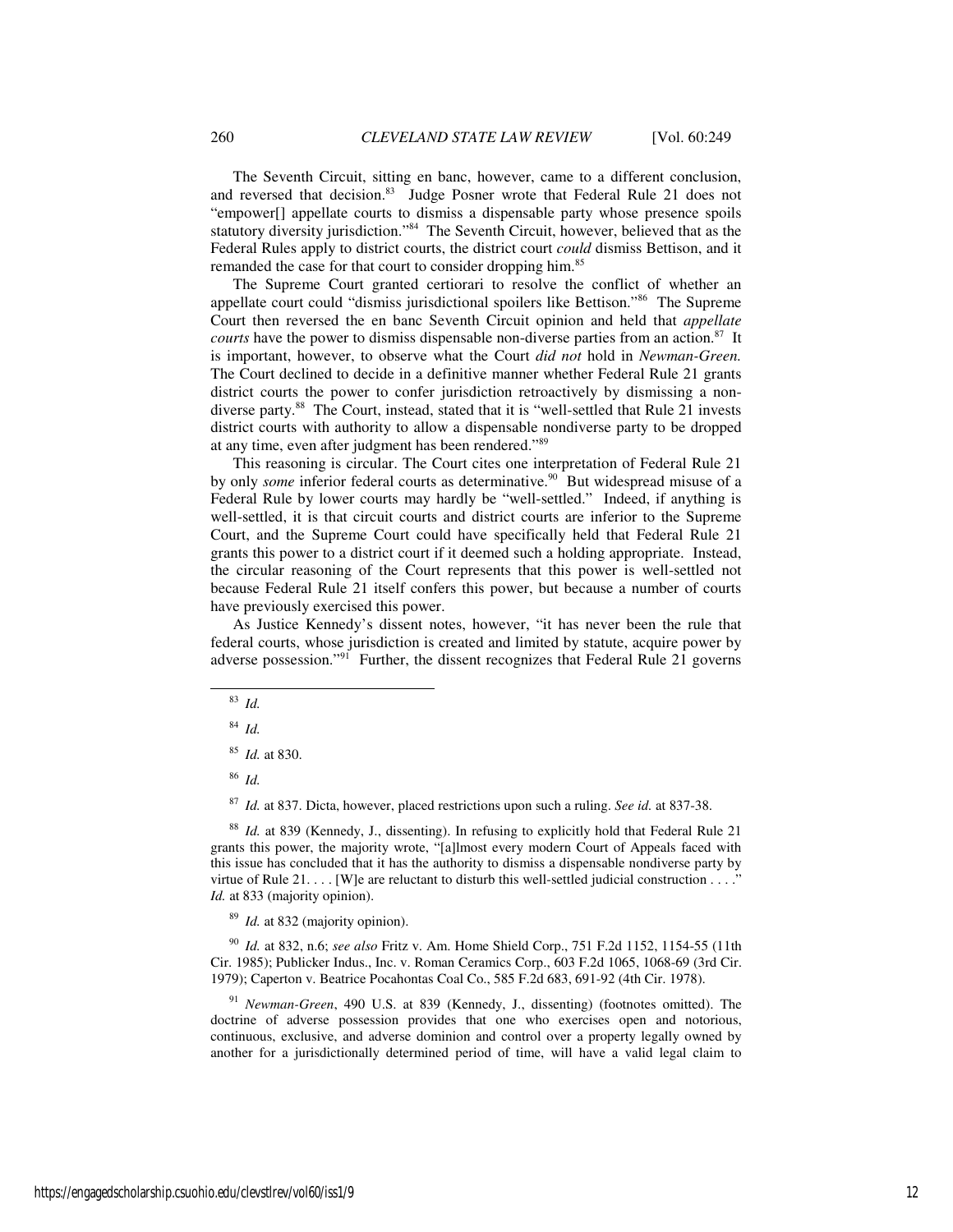misjoinder and nonjoinder of parties, neither of which was present in this case.<sup>92</sup> It is no coincidence, then, that the majority's citation of Federal Rule 21 omits the rule's qualifying title.<sup>93</sup>

## *B. The Sins of the Father: The Progeny Problems*

For a time after *Newman-Green*, the federal courts largely did not sever parties without a misjoinder analysis, but in more recent years, the federal courts have taken the holding to a new level. In 2009, plaintiff Anthony DeGidio brought suit in Ohio state court for products liability and medical malpractice against three drug companies and two individuals respectively for injuries allegedly caused by a prescription drug.<sup>94</sup> The three companies' principal places of business<sup>95</sup> were in states diverse from Ohio, while a doctor, one of the individual defendants was a citizen of Ohio.<sup>96</sup> The drug company defendants, without the participation of the individual defendants, removed the case to federal court on the basis of diversity jurisdiction. $97$  DeGidio then filed a motion to remand the action to state court.<sup>98</sup> The federal court acknowledged that complete diversity did not exist on the face of the complaint since both DeGidio and the defendant doctor were citizens of the state of  $Ohio.<sup>99</sup>$ 

The drug company defendants asserted three theories for why diversity jurisdiction had nonetheless been fulfilled: 1) the federal court's power to sever dispensable parties under Federal Rule 21; 2) the fraudulent misjoinder doctrine; and

<sup>94</sup> DeGidio v. Centocor, Inc., No. 3:09-CV-721, 2009 WL 1867676, at \*1 (N.D. Ohio June 29, 2009).

<sup>95</sup> In 2010, the Supreme Court clarified the meaning of "principal place of business." *See*  Hertz Corp. v. Friend, 130 S. Ct. 1181 (2010).

And we conclude that the phrase "principal place of business" refers to the place where the corporation's high level officers direct, control, and coordinate the corporation's activities. Lower federal courts have often metaphorically called that place the corporation's "nerve center." We believe that the "nerve center" will typically be found at a corporation's headquarters.

l

<sup>96</sup> *DeGidio*, 2009 WL 1867676, at \*3. The citizenship of the second individual, a nurse, was unknown. *Id.*

<sup>97</sup> *Id.* at \*1.

<sup>98</sup> *Id.* at \*3.

<sup>99</sup> *Id.* at \*4.

ownership rights of that property. JESSE DUKEMINIER ET AL., PROPERTY 124-29 (6th ed. 2006). The metaphor suggests that the Court's majority has recognized a power so exercised by the lower courts as valid, not because the lower court followed the Federal Rules, but because of the manner in which it inconsistently exercised a power not granted therein.

<sup>92</sup> *Newman-Green,* 490 U.S. at 839 (Kennedy, J., dissenting).

<sup>&</sup>lt;sup>93</sup> *Id.* at 832 (majority opinion). The Court's citation states that "[p]arties may be dropped or added by order of the court on motion of any party or of its own initiative at any stage of the action and on such terms as are just." *Id.* The Court did not include the title of Federal Rule 21, "Misjoinder and Nonjoinder of Parties." FED. R. CIV. P. 21.

*Id.* at 1186.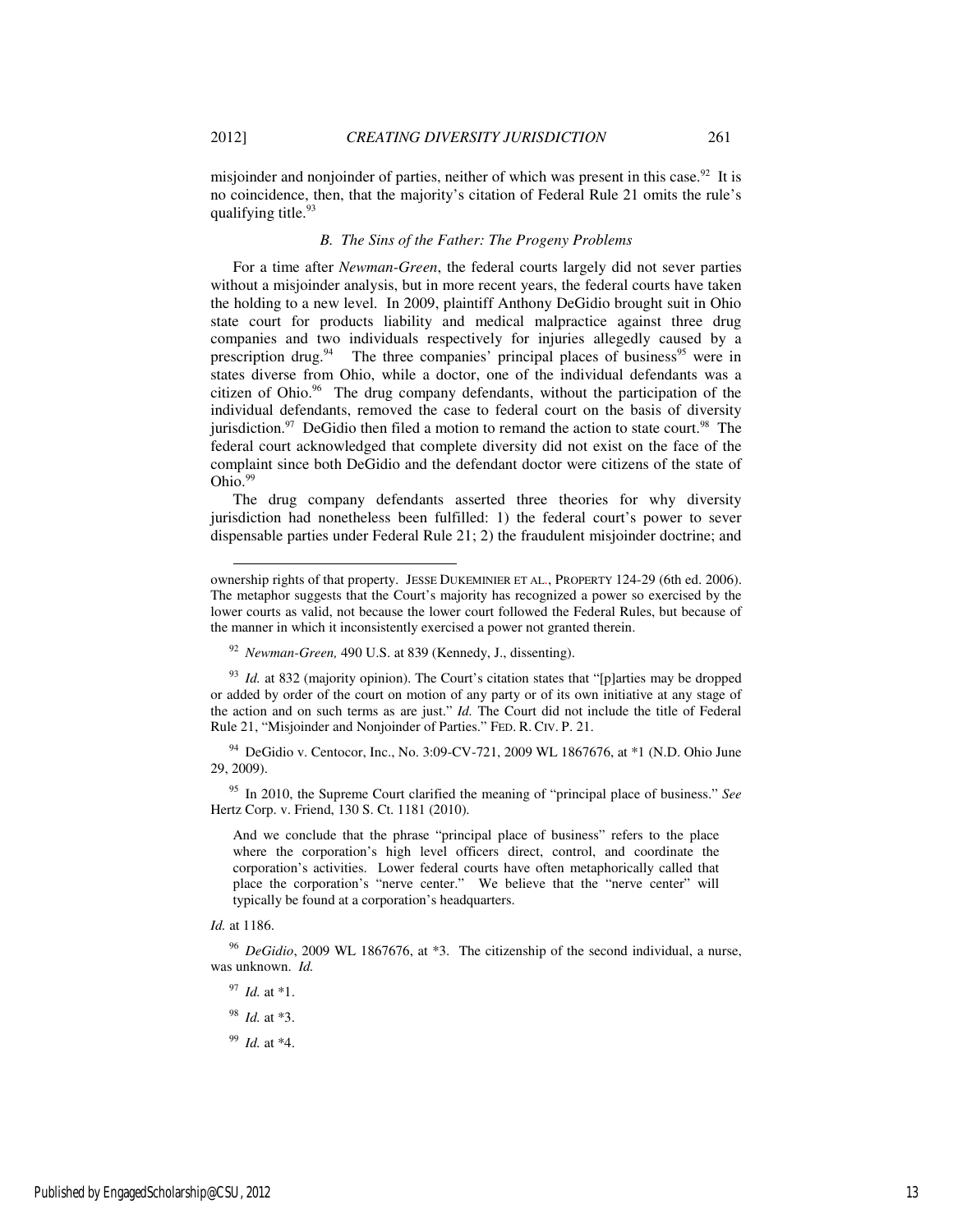3) the fraudulent joinder doctrine.<sup>100</sup> Without any initial examination of either fraudulent joinder or fraudulent misjoinder, the court cited *Newman-Green* to simply assert that "under Rule 21 . . . [it could] retain jurisdiction by severing claims against nondiverse dispensable defendants."<sup>101</sup>

Whether a party is properly joined and whether it is dispensable, however, are two very different analyses. While refusing to overtly apply the fraudulent misjoinder doctrine, *DeGidio* nonetheless reasoned that the drug company defendants were "not necessary" because the medical malpractice claims against the individuals involved "different legal standards and different factual allegations" than the product liability claim against the companies.<sup>102</sup> This standard is analogous to the Federal Rule 20 misjoinder analysis because the court reasoned that while all the claims were valid, they did not arise from the same transaction or occurrence.<sup>103</sup> The court, however, proceeded to an analysis of whether the drug companies were "necessary" or "indispensable" under Federal Rule 19.<sup>104</sup> Federal Rule 19 governs required joinder, however, and DeGidio exercised his right to *permissively* join the drug companies under the state joinder rule analogous to Federal Rule 20. The implication, then, in such an examination of whether the party is "indispensable" under Federal Rule 19, is that permissively joined parties in state court are likely dispensable parties in federal court. Under this assumption, permissively joined parties in state court actions would often be severable by discretion under Federal Rule 21 when a defendant seeks to remove the case to federal court.

*DeGidio* and similar cases<sup>105</sup> are also distinguishable from *Newman-Green* on other grounds. First, *Newman-Green* did not involve removal from state to federal court.<sup>106</sup> The process of removal involves important concerns regarding federalism which are not present in actions filed originally in federal court.<sup>107</sup> Second, plaintiff Newman-Green did not object to the dropping of Bettison, the nondiverse defendant, which indicates that the plaintiff may not have suffered prejudice under such an action. Third, the *Newman-Green* Court warned that inferior courts should "carefully consider whether the dismissal of a nondiverse party will prejudice any of the parties in the litigation."<sup>108</sup> Fourth, the Court warned that the power to dismiss a

-

<sup>100</sup> *Id.* 

<sup>101</sup> *Id.* at \*4.

 $102$  *Id.* at \*3.

<sup>&</sup>lt;sup>103</sup> FED. R. CIV. P. 20. This is not, however, a perfect analogy because under FED. R. CIV. P.  $20(a)(2)(B)$ , "[p]ersons . . . may be joined in one action as defendants if [] any question of law or fact common to all defendants will arise in the action." In *DeGidio*, there is at least one issue of fact common to both the drug company defendants and the individual defendants whether the prescription drug was indeed defective. Therefore, a Rule 20 analysis for misjoinder might result in finding that the parties were properly permissively joined, thus negating severance under Federal Rule 21.

<sup>104</sup> *DeGidio*, 2009 WL 1867676.

<sup>&</sup>lt;sup>105</sup> *See supra* note 2 and accompanying text.

<sup>106</sup> *See generally* Newman-Green v. Alfonzo-Larrain, 490 U.S. 826 (1989).

<sup>107</sup> *DeGidio*, 2009 WL 1867676, at \*3.

<sup>108</sup> *Newman-Green*, 490 U.S. at 838.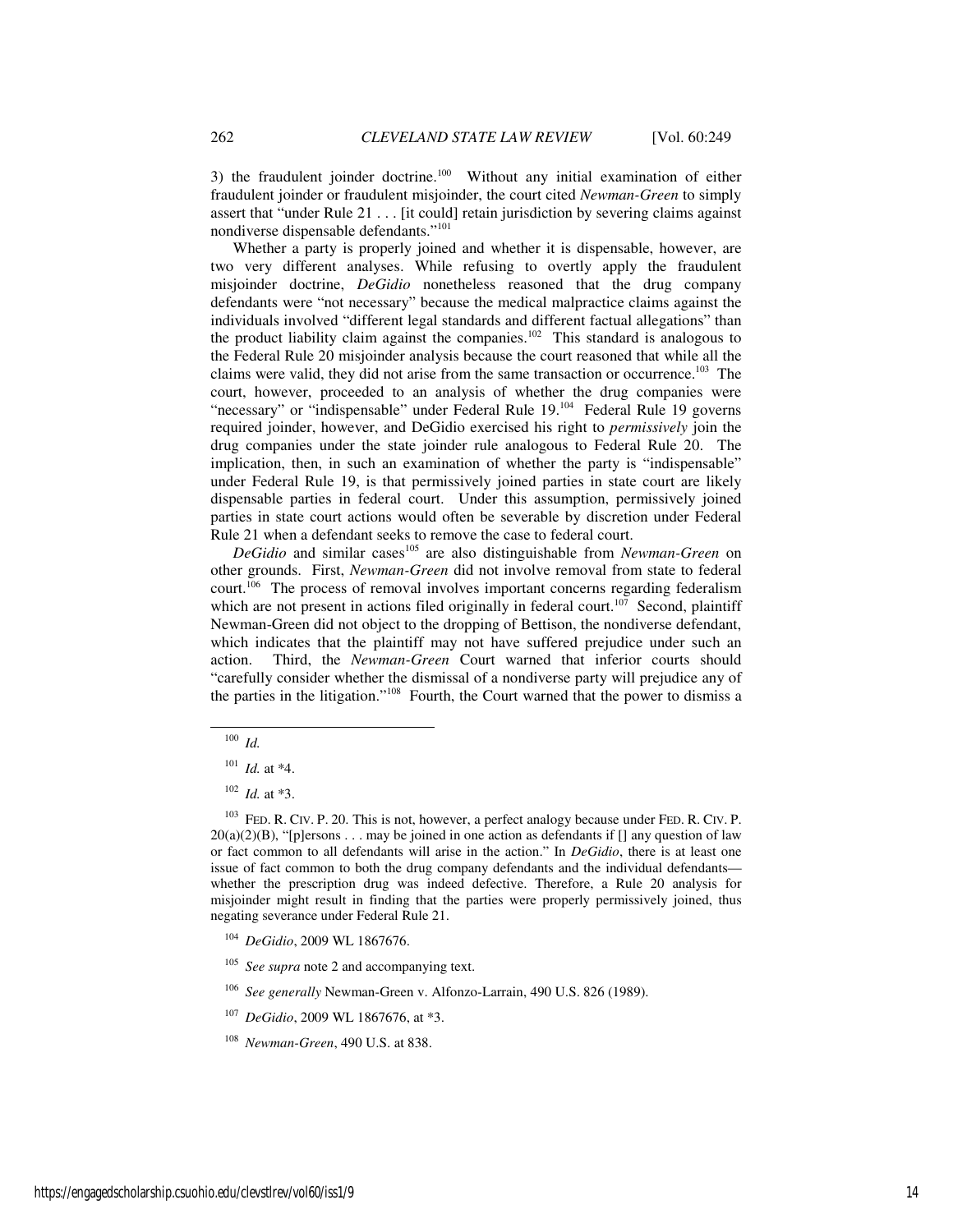dispensable nondiverse party should be "exercised sparingly."<sup>109</sup> Fifth, the Court warned against abuse, stating that it was "reluctant to disturb [the power to dismiss dispensable nondiverse parties] . . . particularly when there is *no evidence that this authority has been abused* . . . *by district courts* . . . ."<sup>110</sup> Sixth, the Court noted that the failure to drop the defendant would have resulted in a waste of time and judicial resources.<sup>111</sup>

## VI. THE PROBLEMS EXPOUNDED

#### *A. No Outlet: The Limits of Inherent Power*

Since the language of Federal Rule 21 clearly applies only to misjoined and nonjoined parties, from what source does this power to proceed past jurisdictional satisfaction to sever parties flow? As the dissent in *Newman-Green* points out, we are in a modern procedural era where the Federal Rules of Civil Procedure and Title 28 provisions, not the common law, govern the procedure and jurisdiction of the federal district courts.<sup>112</sup> The majority, however, cites to two cases from the 1800s for support, a time in which the modern Federal Rules did not exist. The first case the Court cites is *Carneal v. Banks*, <sup>113</sup> but this case does not support the notion that a court may drop properly joined parties. In *Carneal,* Chief Justice Marshall wrote "[t]hat they have been *improperly made defendants* in his bill, cannot affect the jurisdiction of the Court as between those parties who are properly before it."<sup>114</sup> Such a finding of improperly joined parties would justify the present day use of Federal Rule 21 to sever misjoined parties under either the fraudulent joinder or fraudulent misjoinder doctrines.<sup>115</sup>

The second case the *Newman-Green* Court cites is more supportive of dropping a misjoined party to retain jurisdiction, but it proceeds from an argument of inherent power. In *Horn v. Lockhart*,<sup>116</sup> the Court reasoned, "the question always is . . . whether . . . [nondiverse parties] are indispensable parties, for if their interests are severable and a decree without prejudice to their rights can be made, the jurisdiction of the court should be retained and the suit dismissed as to them."<sup>117</sup> Although supportive of the majority's proposition, the language "*should be* retained" indicates only that the *Lockhart* Court believed that it had discretion under its inherent power to dismiss a nondiverse and dispensable party. In present day, however, although the Federal Rules appropriately allow judges wide latitude of discretion, the power to

l

- <sup>112</sup> *Id.* at 842 (Kennedy, J., dissenting).
- <sup>113</sup> Carneal v. Banks, 23 U.S. 181 (1825).
- <sup>114</sup> *Id.* at 188 (emphasis added).
- <sup>115</sup> *See supra* Parts IV.C-D.
- <sup>116</sup> Horn v. Lockhart, 84 U.S. 570 (1873).
- <sup>117</sup> *Id.* at 579.

<sup>109</sup> *Id.* at 837.

<sup>&</sup>lt;sup>110</sup> *Id.* at 833 (emphasis added).

<sup>111</sup> *Id.* at 838.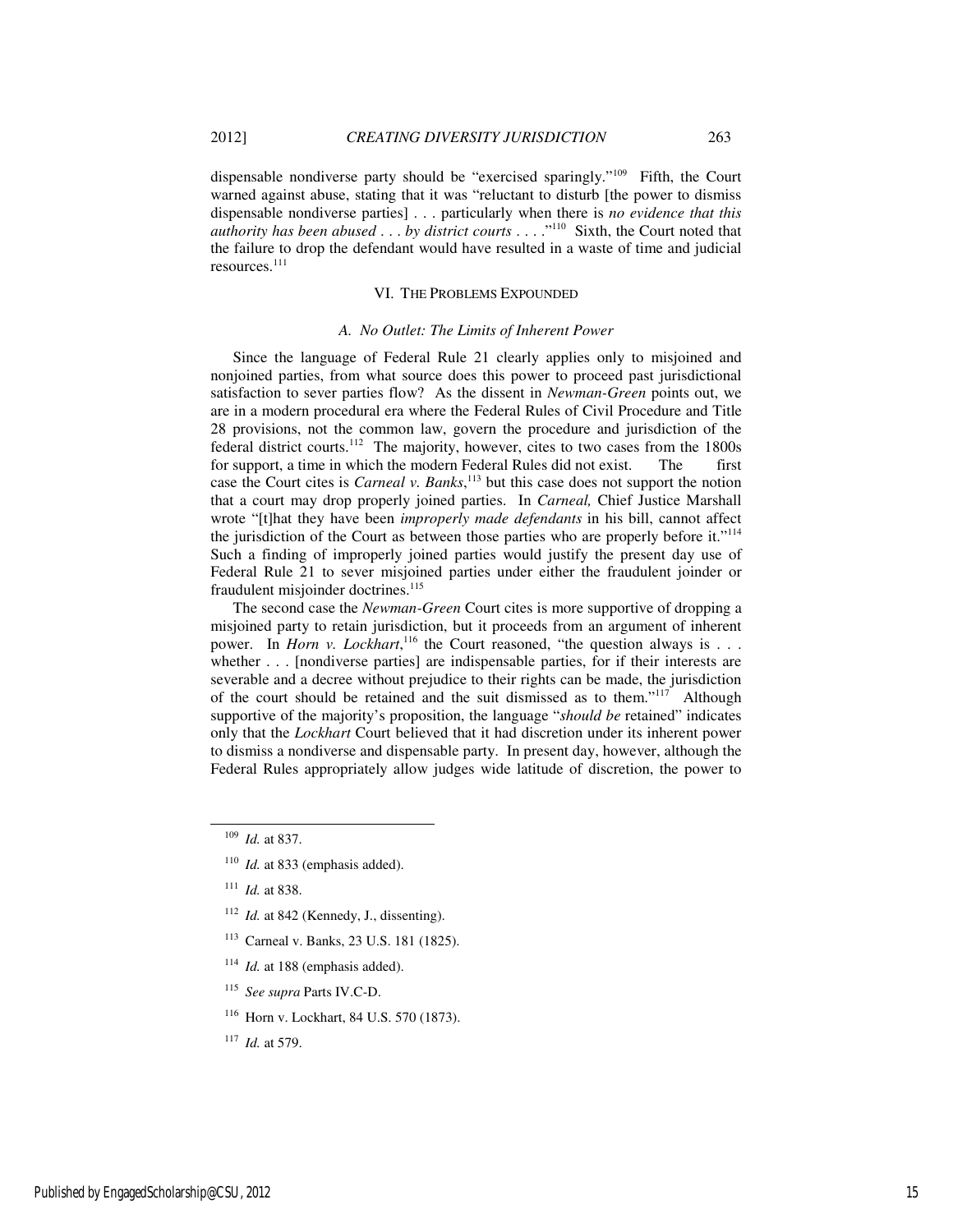dismiss properly joined parties to retroactively create jurisdiction for removal is not discretionary; it is imaginary. $118$ 

While the use of judicial inherent power has a long history in the procedural scheme, no clarity exists as to the exact nature of a court's inherent power.<sup>119</sup> Since the implementation of the modern scheme of creating federal rules, courts have been vague in articulating the delineation between and the coexistence of inherent power and the rules of procedure.<sup>120</sup> Federal Rules of procedure, however, should at least temper a court's inherent power. If a federal court maintains unlimited inherent power even where relevant procedural rules exist, this could render procedural rules meaningless. Any exercise of inherent power should extend only to those areas that the rules do not address, and a court should not claim inherent power to change the history, purpose, and plain language of a federal rule.

The *Newman-Green* Court proceeded under the assumption that the power to sever lies somewhere beyond what is plainly sanctioned within the Federal Rules themselves, and in so doing, the Court substituted the rule amendment process with its inherent power. By judicial decree, the Supreme Court sanctioned the use of Federal Rule 21, with caveats, to drop properly joined parties despite the Rule's purpose. If the Court can exercise its inherent power to change the operation of a federal rule, then it has circumvented Congress' intended mechanism for a multilayered rule-creation process $121$  and the systematic checks and balances that such a framework provides.

Alternatively, some federal courts have held that they have inherent power to perfect jurisdiction by dropping a nondiverse defendant where the plaintiff is amenable to the option.<sup>122</sup> But where a plaintiff is amenable to dismissing a nondiverse defendant, this is not an exercise of "inherent power;" the court simply bypasses the plaintiff's need to file a motion to voluntarily dismiss the nondiverse

<sup>121</sup> *Id.* at Part I.B.3.

l

<sup>118</sup> *See* Percy, *supra* note 59, at 620 ("Newman-Green does not support the proposition that district courts may use Rule 21 to dismiss properly joined dispensable parties in order to create removal jurisdiction.").

<sup>119</sup> Samuel P. Jordan, *Situating Inherent Power Within a Rules Regime*, 87 DENV. U. L. REV. 311, 312 (2010).

<sup>&</sup>lt;sup>120</sup> *Id.* Professor Samuel P. Jordan places a court's inherent power into two categories: 1) gap-fillers; and 2) escape valves. *Id.* at 313-16. Gap-filling inherent powers "permit courts to use their inherent power to fill gaps left by an existing but incomplete procedural framework." *Id.* at 313. Escape valve inherent power is "used as an alternative source of authority in situations where a more formal procedure also applies . . . to circumvent the answer provided by a competing source of authority." *Id.* at 315. Such a use of inherent power as an escape valve flouts the rule-creation process and frustrates litigants' expectations. *Id.* 

<sup>&</sup>lt;sup>122</sup> Neeld v. Am. Hockey League, 439 F. Supp. 459, 462 (W.D.N.Y. 1977) ("It has long been established . . . that a federal court, *on plaintiff's motion*, may drop a non-diverse defendant and retain jurisdiction if that party is [dispensable]. Although plaintiff has not made a motion to dismiss the state claim . . . this court has inherent power to perfect its jurisdiction and it would be needlessly ritualistic to require plaintiff to make such a motion prior to dismissing the state claim.") (citing Horn v. Lockhart, 84 U.S. 570 (1873)) (emphasis added); *see also* Planning and Investing Co. v. Hemlock, 50 F.R.D. 48 (S.D.N.Y. 1970); Karakatsanis v. Conquestador Cia. Nav., S.A., 247 F. Supp. 423 (S.D.N.Y. 1965).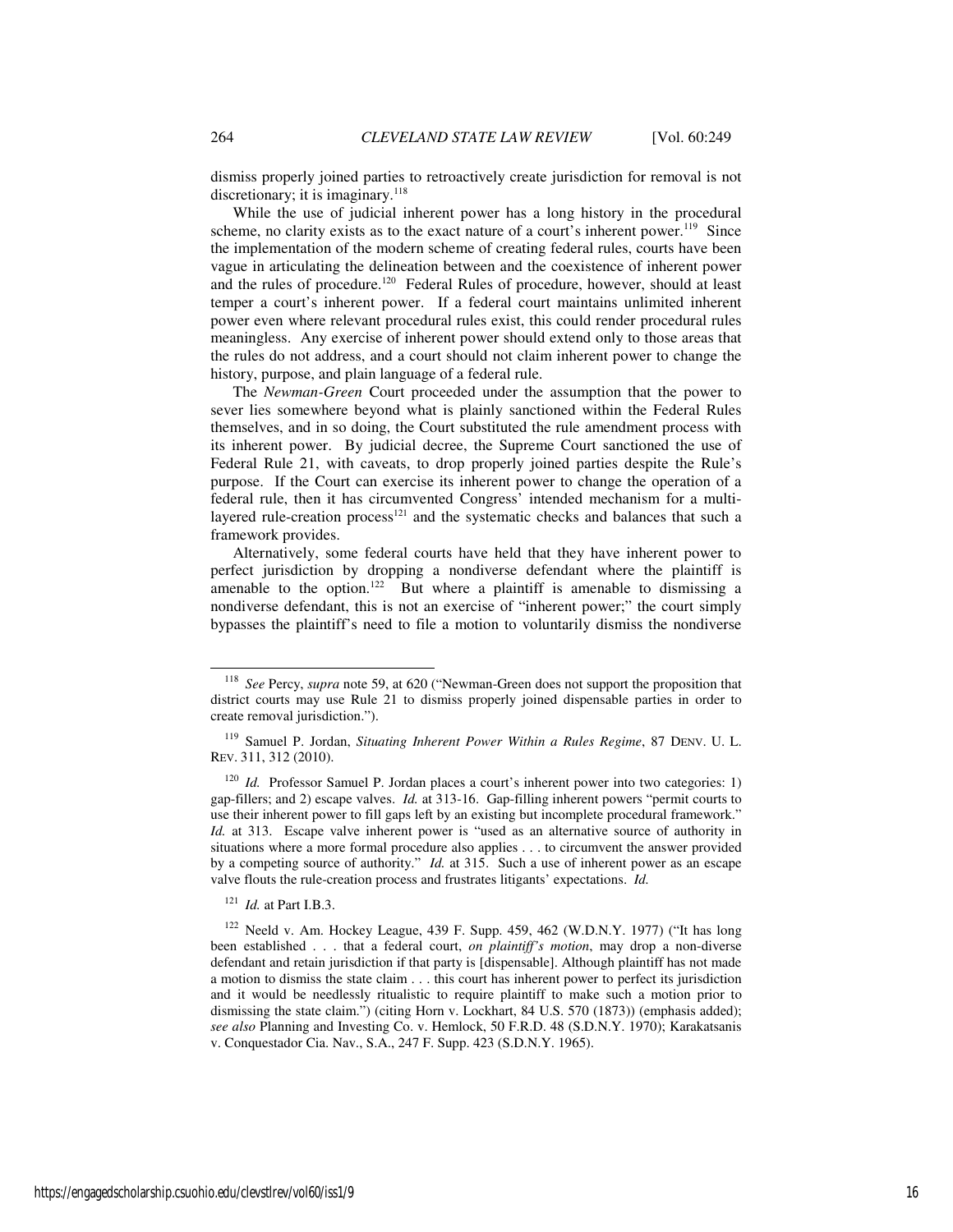defendant.<sup>123</sup> These courts simply recognize the efficiency of bypassing the ritualism of requiring the plaintiff to first file a motion to dismiss where the court is aware that if given the chance, the plaintiff would have filed a motion to voluntarily dismiss the claim against the nondiverse party.<sup>124</sup> An argument of inherent power here is misleading. This exercise of discretion is merely a preemptive strike to promote efficiency and not an exercise of an inherent jurisdiction-perfecting power.

The failure of the *Newman-Green* Court to specifically hold that Federal Rule 21 itself empowers a district court to sever a properly joined nondiverse dispensable party represents a calculated hesitation by the majority. The Court probably understood that the title and text of Federal Rule 21 did not support its holding, and this is likely the reason that the Supreme Court referred to the use of this tactic as "well-settled" by the lower courts rather than affirmatively asserting that Federal Rule 21 grants this power.<sup>125</sup>

## *B. Suspending Jurisdiction: Bypassing Complete Diversity*

Removal requires complete diversity.<sup>126</sup> The doctrines of fraudulent joinder and, to a somewhat lesser extent, fraudulent misjoinder, have provided successful rationales for a court to drop improperly joined parties under Federal Rule 21 before finding complete diversity and proceeding to the merits of an action. Because Congress has approved Federal Rules 19, 20 and 21, this judicial exercise is within the bounds of the power of the federal courts. When, however, a federal court proceeds to severance under Federal Rule 21 without a finding of any recognized class of misjoinder, it takes action which is improper because complete diversity does not exist, and the court therefore has no power to act.<sup>127</sup> Indeed, to take such an action, the court must first suspend the requirement for complete diversity under

l

<sup>125</sup> *See supra* notes 88-90 and accompanying text.

<sup>126</sup> Caterpillar Inc. v. Lewis, 519 U.S. 61, 68 (1996) ("The current general-diversity statute . . . applies only [where] the citizenship of each plaintiff is diverse from the citizenship of each defendant."); Owen Equip. & Erection Co. v. Kroger, 437 U.S. 365, 373 (1978) ("[D]iversity jurisdiction does not exist unless each defendant is a citizen of a different State from each plaintiff"); Strawbridge v. Curtiss, 7 U.S 267 (1806).

<sup>127</sup> Shannon v. Mejias, No. 06-1191-MLB, 2006 U.S. Dist. Lexis 80793, at \*15-16 (E.D. Kan. Nov. 3, 2006) (refusing to sever because the court must first have jurisdiction to consider severance); Melton v. Merck & Co., No. 7:06-45-JMH, 2006 U.S. Dist. Lexis 37376, at \*14 (E.D. Ky. June 1, 2006) ("With no support for alleging misjoinder under Rule 20, [the] argument that Rules 19 and 21 can be employed after removal to create complete diversity and avoid remand is without merit."); Gonzalez v. J.C. Penny Corp., Inc., No. 05-22254, 2005 U.S. Dist. Lexis 44840, at \*7 (S.D. Fla. Nov. 7, 2005) ("Until and unless a situation arises in which there exists complete diversity of citizenship, this court may not sever claims, it may not dismiss parties, it may do nothing but remand this action . . . .").

<sup>123</sup> *Neeld*, 439 F. Supp. at 462.

<sup>124</sup> *Id.*; *see also* Percy, *supra* note 59, at 619-20 ("*Newman-Green* [is] binding precedent to support [federal court] use of Rule 21 to create jurisdiction retroactively in cases originally filed in federal court *where the plaintiff has no objection to the dismissal of the* [nondiverse defendant] and where dismissal for lack of jurisdiction would waste judicial resources.") (emphasis added).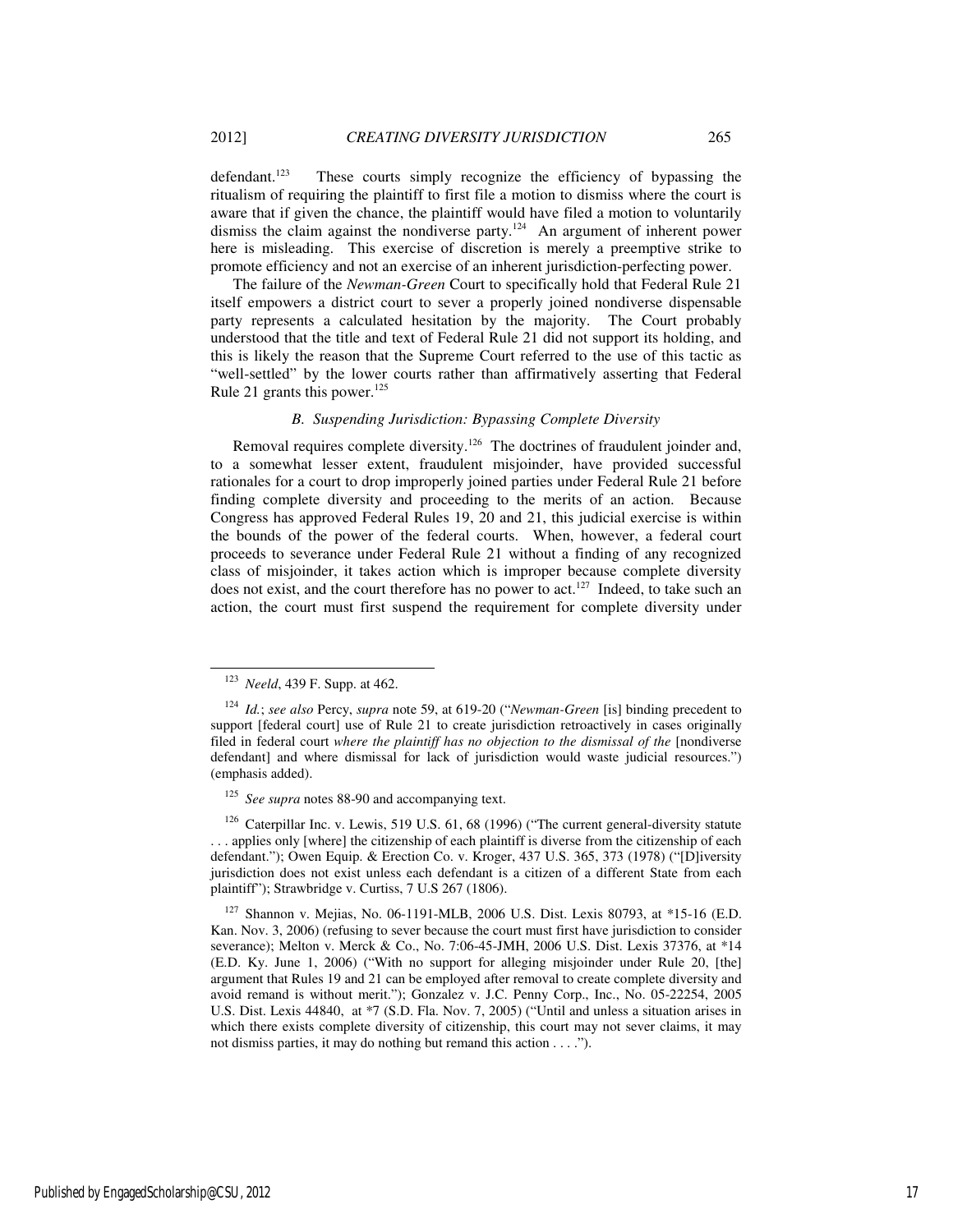both sections 1332 and 1441(a), and it must act in spite of this requirement.<sup>128</sup> This use of Federal Rule 21, then, circumvents the statutes that Congress has passed to regulate the jurisdiction of inferior federal courts. Indeed, it is a temporary exercise of diversity jurisdiction where none exists.<sup>129</sup>

### *C. Stealing Jurisdiction: The Concern for Federalism*

There are two levels on which a federal court severance of properly joined nondiverse parties improperly ignores the state court system. The first level concerns the application of the Federal Rules instead of state rules to find misjoinder.<sup>130</sup> Most federal courts utilize the state joinder rule, while some utilize the federal joinder rule to evaluate fraudulent misjoinder.<sup>131</sup> In many states, the corresponding rule is identical or similar to the Federal Rule so that same result will occur, but in other states the rule is different and the court could come to a different result in applying that standard.<sup>132</sup> In this instance, an application of the federal rule ignores the state's authority to formulate and enforce its own joinder rules.<sup>133</sup> The state may utilize its own joinder rules to find that no nondiverse party was improperly joined. If the plaintiff properly joined a nondiverse defendant in state court, but the federal court measures misjoinder by the Federal Rules, then a federal court must ignore the plaintiff's state court procedural rights.

The second level of federal dominance concerns the use of Federal Rule 21 to sever parties where the federal court does not find, or it claims that it need not at all examine misjoinder.<sup>134</sup> Where there is no finding of misjoinder, the federal court, by carving up an action that may have been properly joined in a state court into separate actions, seizes a case from the jurisdiction of the state court with no regard for the operation of the state court.<sup>135</sup> Moreover, even cases that employ Federal Rule 21 in

<sup>130</sup> There is controversy surrounding which standard to apply. For further reading, see Percy, *supra* note 59, at 590.

<sup>131</sup> *Id.* at 591.

l

<sup>133</sup> *See* Percy *supra*, note 59, at Part V.A.

<sup>128</sup> Hines & Gensler, *supra* note 1, at 797; *see also* Shannon v. Mejias, No. 06-1191-MLB, 2006 U.S. Dist. Lexis 80793, at \*16 (E.D. Kan. Nov. 3, 2006) ("A court simply cannot create diversity jurisdiction by carving out the non-diverse parties in a case removed from the state system.").

<sup>129</sup> *See Shannon*, 2006 U.S. Dist. Lexis 90793, at \*16 (finding that using Rule 21 to sever actions originally brought in federal court is distinct from cases that are removed to federal court from state court); *see also* Hines & Gensler, *supra* note 1, at 797.

<sup>132</sup> Hines & Gensler, *supra* note 1, at 812.

<sup>134</sup> DeGidio v. Centocor, Inc., No. 3:09CV721, 2009 WL 1867676, at \*4 (N.D. Ohio June 29, 2009) (stating that because Federal Rule 21 allows the court the power to drop dispensable parties, it need not examine whether diversity jurisdiction exists under an analysis of fraudulent joinder or misjoinder).

<sup>135</sup> Cassens v. Cassens, 430 F. Supp. 2d 830, 838 n.4 (S.D. Ill. 2006) (conceding that there is authority to support dropping parties to preserve jurisdiction in actions brought originally to the federal court, but stating "the Court is not aware of any controlling authority authorizing the use of Rule 21 to permit a federal court to exercise jurisdiction in a removed case over the objections of a plaintiff.").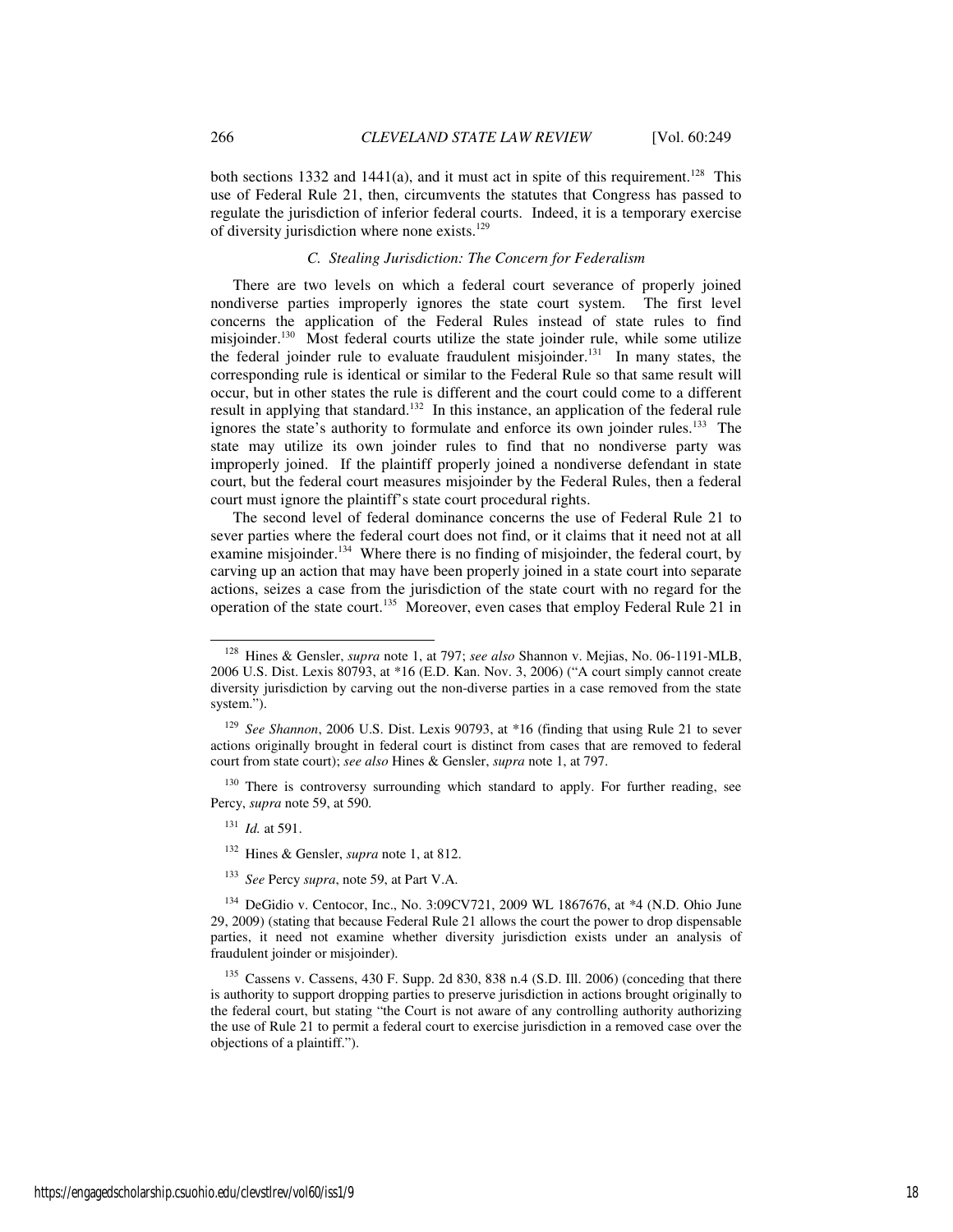this manner acknowledge that the principles of federalism require that the removal statute be strictly construed, and that any doubts should be resolved against removal from the state court system.<sup>136</sup>

By acknowledging the federalism concerns raised by removal and nevertheless severing nondiverse properly joined parties, some federal courts have decided that there is no doubt about the propriety of their use of Federal Rule 21 and that this use does not interfere with state jurisdiction. A federal court, however, acting without jurisdiction to take an action which the state otherwise would have the power to adjudicate, deprives the state court of its jurisdiction. Not only does severance under these circumstances infringe upon state authority, but it conflicts with other provisions in the Federal Rules themselves.

## *D. Federal Rule 82*

Federal Rule of Civil Procedure 82 states that "[t]hese rules do not extend or limit the jurisdiction of the district courts or the venue of actions in those courts."<sup>137</sup> The Federal Rules should not be construed in such a manner to extend the district court's subject matter jurisdiction.<sup>138</sup> In his *Newman-Green* dissent, Justice Kennedy wrote that "[s]ince dismissing a nondiverse party confers jurisdiction retroactively on the district court, it is questionable whether relying on Federal Rule 21 is consistent with Federal Rule 82's clear admonition."<sup>139</sup> While dropping an improperly joined party would arguably not violate Federal Rule 82,<sup>140</sup> dropping a properly joined nondiverse party *would* violate this rule because, here, the court acts without subject matter jurisdiction to create subject matter jurisdiction.<sup>141</sup>

l

<sup>136</sup> Thomas v. Bank of Am. Corp., 570 F.3d 1280, 1282 n.4 (11th Cir. 2009); Adventure Outdoors, Inc. v. Bloomberg, 552 F.3d 1290, 1294 (11th Cir. 2008); Queen ex rel. Province of Ontario v. City of Detroit, 874 F.2d 332, 339 (6th Cir. 1989).

<sup>137</sup> FED. R. CIV. P. 82.

<sup>138</sup> Newman-Green, Inc. v. Alfonzo-Larrain, 490 U.S. 826, 840 (1989) (Kennedy, J., dissenting) ("It must be remembered . . . that Federal Rule of Civil Procedure 82 expressly provides that the other Rules must not be construed to extend or limit the jurisdiction of the district courts."); *see also* Henderson v. United States, 517 U.S. 654, 664 (1996); Cantanella v. California, 404 F.3d 1106, 1113 (9th Cir. 2005); Easter v. Am. W. Fin., 381 F.3d 948, 963 (9th Cir. 2004); United States v. Eleven Vehicles, Their Equip. and Accessories, 200 F.3d 203, 216 (3d Cir. 2000).

<sup>139</sup> *Newman-Green*, 490 U.S. at 840 (Kennedy, J., dissenting).

<sup>140</sup> *But see* Palermo v. Letourneau Techs., Inc., 542 F. Supp. 2d 499, 517 (S.D. Miss. 2008) ("[A] district court may run afoul of Rule 82 if it uses a federal rule to determine if the plaintiff's claims were properly joined under state law at the time of removal."); Percy, *supra*  note 59, at 595 (applying federal joinder rules instead of state joinder rules to determine misjoinder may violate Rule 82).

<sup>141</sup> Gonzalez v. J.C. Penney Corp., No. 05-22254, 2005 U.S. Lexis 44840, at \*6 (S.D. Fla. Nov. 7, 2005) ("Using Rule 21 in [this] manner . . . would allow a district court to 'create' jurisdiction on removal simply by dismissing nondiverse, dispensable [parties] . . . .") (citation omitted).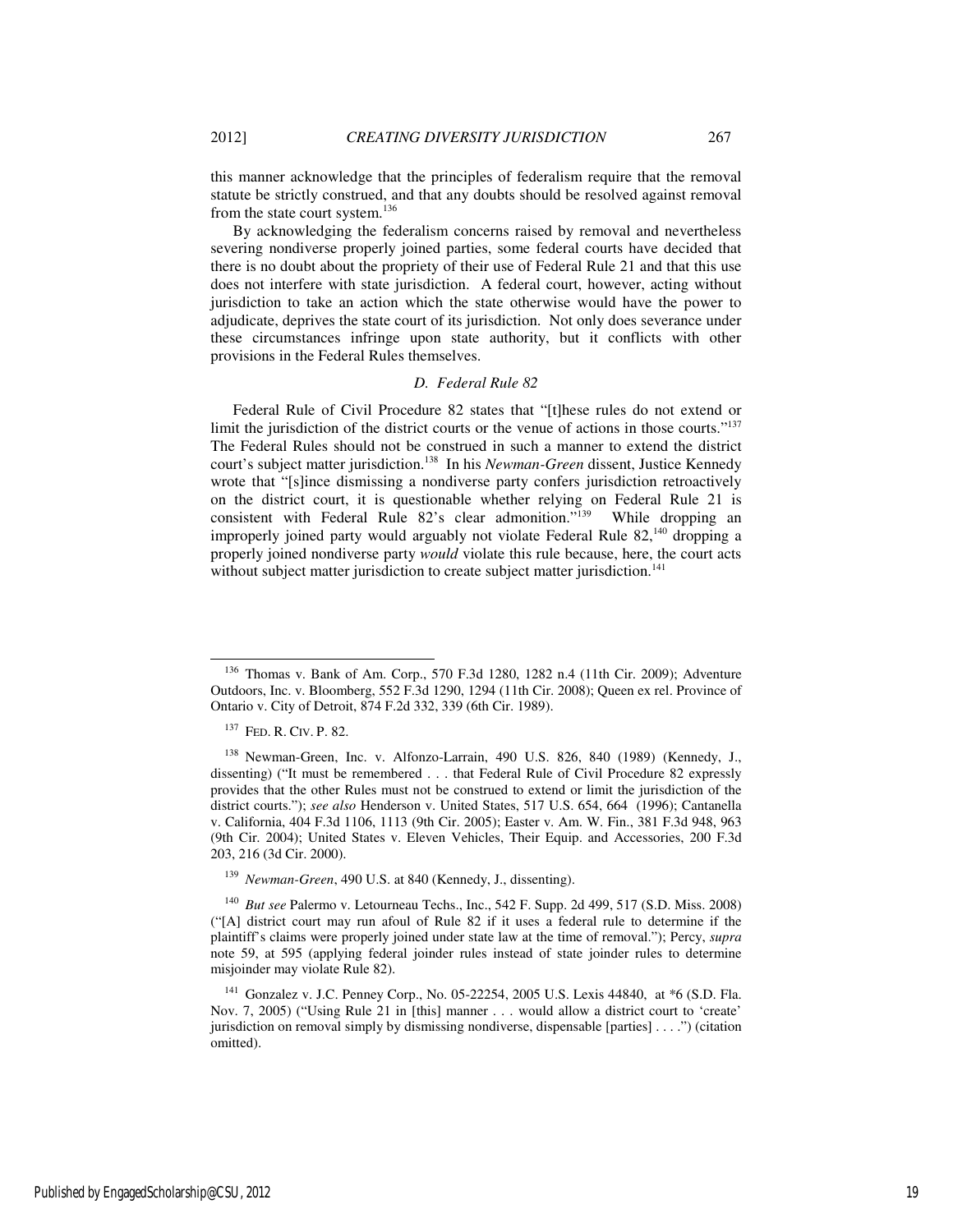#### *E. Federal Rule 1 and Undue Hardship on Plaintiffs*

Federal Rule of Civil Procedure 1 states that the Federal Rules "should be construed and administered to secure the just, speedy, and inexpensive determination of every action and proceeding."<sup>142</sup> The district courts have an affirmative duty to utilize procedure to ensure a fair resolution of matters without excessive cost or  $delav.<sup>143</sup>$  When a federal court utilizes Federal Rule 21 to sever a properly joined dispensable nondiverse party, the court runs the risk of violating Federal Rule 1.<sup>144</sup> Upon severing, the court will either dismiss without prejudice<sup>145</sup> or remand the nondiverse party to state court. Subdividing a case into multiple actions where they arise from the same transaction or occurrence,<sup>146</sup> however, may frustrate Federal Rule 1 by requiring the inefficiency of separate cases — one in federal court and one in state court.<sup>147</sup> Moreover, even *Newman-Green* recognizes that such a use of Federal Rule 21 might prejudice parties to the litigation.<sup>148</sup>

Courts have found severance to be improper where the severance causes prejudice or delay, produces judicial inefficiency, or precipitates fundamental unfairness.<sup>149</sup> Some courts, however, have recently reasoned that the creation of multiple actions by severing a nondiverse party does not produce results egregious enough to violate the Federal Rule 1 mandate of efficient, cost-effective

l

<sup>144</sup> Baker v. Tri-Nations Express, Inc., 531 F. Supp. 2d 1307, 1318 (M.D. Ala. 2008) ("[A]ny Rule 21 discretion to dismiss parties and sever claims to 'create' jurisdiction does not extend to the instant situation and requested action, nor does it promote judicial economy where all of the claims arise out of one accident.").

<sup>145</sup> A dismissal "without prejudice" leaves the plaintiff with the opportunity to re-file its complaint against the nondiverse dispensable party in another action. Semtek Int'l Inc. v. Lockheed Martin Corp., 531 U.S. 497, 505 (2001).

<sup>146</sup> FED. R. CIV. P. 20.

<sup>147</sup> *See e.g.*, Garcia v. Sandoz Inc., No. CV-10-87, 2010 U.S. Dist. Lexis 42505, at \* 11 (S.D. Tex. Apr. 30, 2010); Ash v. Providence Hosp., No. 08-0525-WS-M, 2009 U.S. Dist. Lexis 12794, at \*43 (S.D. Ala. 2009); Baker v. Tri-Nations Express, Inc., 531 F. Supp. 2d 1307, 1318 (M.D. Ala. 2008) ("[A]ny Rule 21 discretion to dismiss parties and sever claims to 'create' jurisdiction does not extend to the instant situation and requested action, nor does it promote judicial economy where all of the claims arise out of one accident.").

<sup>148</sup> Newman-Green, Inc. v. Alfonzo-Larrain, 490 U.S. 826, 837-38 (1989).

<sup>149</sup> *See id.*; Garcia, No. CV-10-87 at \* 11 ("A Court may determine that severance is improper if severance would cause prejudice and delay, decrease judicial economy, or fail to the [sic] safeguard principals of fundamental fairness." ); s*ee also* Acevedo v. Allsup's Convenience Stores, Inc., 600 F.3d 516, 521 (5th Cir. 2010) (citing Coleman v. Quaker Oats Co., 232 F.3d 1271, 1296 (9th Cir 2000)); Applewhite v. Reichhold Chems., Inc., 67 F.3d 571, 574 n.12 (5th Cir. 1995); Morris v. Northrop Grumman Corp., 37 F. Supp. 2d 556, 581 (E.D.N.Y. 1999).

<sup>142</sup> FED. R. CIV. P. 1.

 $143$  Johnson v. Bd. of Cnty. Com'rs of Fremont, 868 F. Supp. 1226, 1230 (D. Colo. 1994) (noting that even if the parties themselves do not raise objections, the courts themselves are obligated to consider the goals of Federal Rule of Civil Procedure 1).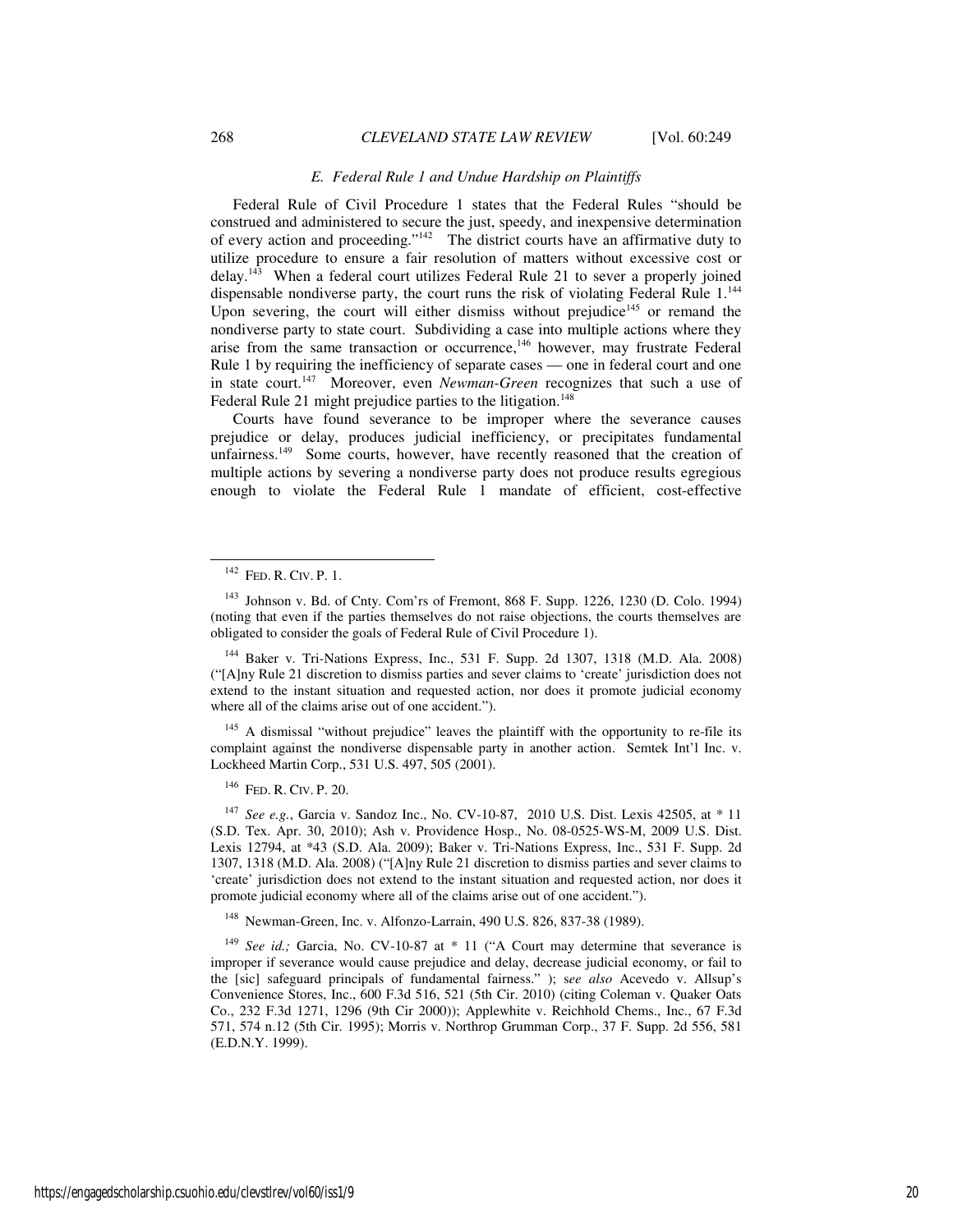procedure.<sup>150</sup> Other courts have failed to even address the inefficiencies produced by severance and have instead relied upon the fact that the plaintiff still has a remedy against the dismissed or remanded nondiverse party in state court.<sup>151</sup> These decisions implicitly indicate compliance with Federal Rule 1. Whether a plaintiff still has a remedy against the severed party, however, does not sufficiently address the mandates of Federal Rule 1. The plaintiff is ultimately prejudiced in relation to the cost and inefficiency inevitably produced by the necessity of maintaining two related actions in separate forums.

#### VII. THE POSSIBLE SOLUTIONS

Either the Federal Rules of Civil Procedure represent the full and complete procedural options available to federal district courts or they do not. If they do not represent complete procedural power, and the federal courts wield too vast inherent power beyond the rules themselves, then the level of predictability or uniformity in the federal legal system is jeopardized. At any time, a court might cite a nineteenth century case for its procedural analysis in an attempt to circumvent the Federal Rules and to give a federal district court the option of rediscovering an "inherent power." Federal Rule 21 is either limited to misjoined parties as its plain language suggests, or it is not.

There are two possible branches of government that could solve the problems created by the Supreme Court's ambiguous statement that the use of Federal Rule 21 to drop dispensable properly joined parties is "well-settled" *by* the district courts while failing to hold whether Federal Rule 21 itself actually grants this power *to* the district courts.<sup>152</sup> The judicial branch itself could rectify its own ambiguity by the exercise of judicial restraint by amending the current Federal Rule 21, or by following the procedures established to add a new federal rule to the Federal Rules of Civil Procedure. Changing the Federal Rules of Civil Procedure, however, is a combined approach, since congressional approval would be required. While a judicial branch solution is ideal, congressional action could also solve the problem. If the federal courts continue to ignore the plain language and purpose of Federal Rule 21, Congress should simply exercise its power to amend the grant of diversity jurisdiction to exclude this misuse of Federal Rule 21. Alternatively, Congress should amend the removal statute to define "properly joined" parties.

## *A. A Restrained Approach from the Bench*

First, a federal court should limit its exercise of Federal Rule 21 to sever nondiverse parties in removal actions only when they are improperly joined under either a finding of fraudulent joinder<sup>153</sup> or fraudulent misjoinder.<sup>154</sup> If the district

l

<sup>&</sup>lt;sup>150</sup> DeGidio v. Centocor, Inc., No. 3:09CV721, 2009 WL 1867676, at \*4 (N.D. Ohio June 29, 2009) ("While fighting on two fronts will no doubt be inconvenient, and probably more expensive, I do not find the maintenance of two lawsuits unfairly or unduly prejudicial.").

<sup>&</sup>lt;sup>151</sup> See Order Denying Plaintiff's Motion to Remand at 7, Williams v. Knoll Pharm. Co., No. 5:03-CV-8030-JG (N.D. Ohio July 11th, 2003) (PACER) ("Further, the . . . plaintiffs have an adequate remedy if the Court drops the nondiverse Physician Defendants because the . . . plaintiffs can proceed with their claims against the . . . Defendants in state court.").

<sup>152</sup> *See supra* notes 88-92 and accompanying text.

<sup>153</sup> *See supra* Part IV.C.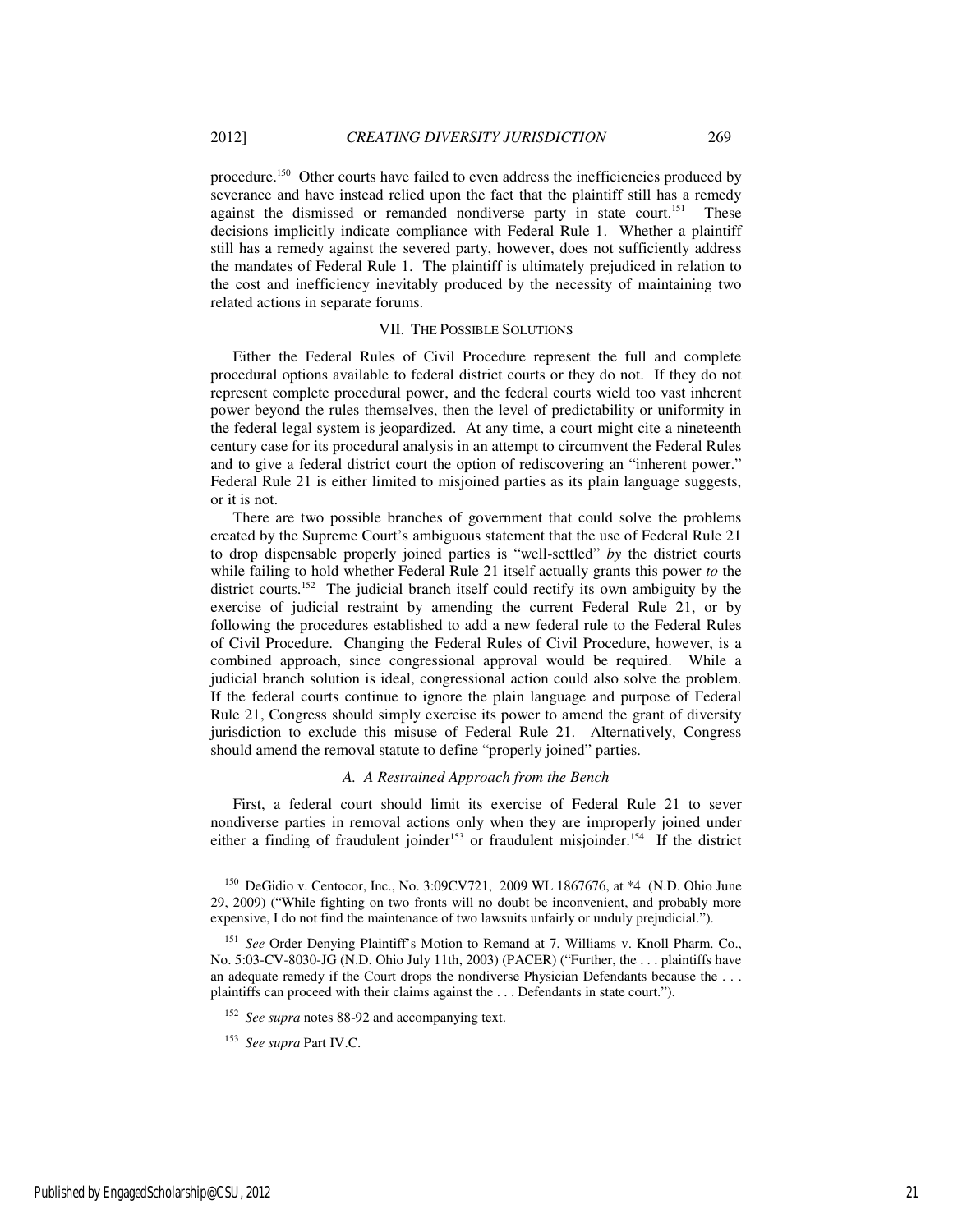court has not adopted the doctrine of fraudulent misjoinder, it should do so before exercising Federal Rule 21 to sever improperly joined parties where the requirements of Federal Rule 20 are not met. However, in the event that a federal court turns to *Newman-Green*, it should limit this precedent to its unique set of facts. There, the Court recognized the use of Federal Rule 21 to drop a dispensable nondiverse party to create diversity jurisdiction but only where the action was originally brought in federal court, where the plaintiff was amenable to the severance, where there existed no prejudice to the parties, and where no waste of judicial resources would occur.<sup>155</sup> Moreover, the Court warned that such a procedure should be used only rarely.<sup>156</sup>

Removal actions differ from cases originally brought in federal court. A federal court should consider the principles of federalism when deciding whether to take jurisdiction from a case originally filed in state court.<sup>157</sup> The principles of federalism require the court to resolve any ambiguities or doubts in favor of remand.<sup>158</sup> A federal court, therefore, should respect the independent power of the state court to hear a case properly brought before it without manipulating the party lineup in a manner that overrides state court jurisdiction. Utilizing Federal Rule 21 to sever parties only upon a finding of misjoinder not only properly balances the right of the plaintiff to choose a state court forum and the statutory right of the defendant to remove an improperly joined case to federal court, but it also respects the plain language of Federal Rule 21 and the spirit of its historical predecessors.

A court should not exercise its inherent power to change the fundamental purpose of Federal Rule 21 as a substitute for the rule amendment process. Proponents of vast judicial discretion might reject the idea of a more narrow use of inherent power, even where existing Federal Rules regulate a procedure such as joinder.<sup>159</sup> In *Chambers v. NASCO, Inc.*, the Supreme Court asserted that federal courts necessarily enjoy a level of implied powers "which cannot be dispensed with."<sup>160</sup> One might argue that this inherent power of the federal courts allows for liberal interpretation of procedural rules. For dropping properly joined parties, however, the Supreme Court has tied its perceived inherent power to Federal Rule 21 itself.<sup>161</sup> In this sense, the Court has not simply asserted an inherent power beyond the Rules, but has utilized its inherent power to change the meaning of a promulgated Rule.

-

<sup>158</sup> Cheshire v. Coca-Cola Bottling Affiliated, Inc., 758 F. Supp. 1098, 1102 (D.S.C. 1990).

- <sup>159</sup> Struve, *supra* note 26, at 1130.
- <sup>160</sup> Chambers v. NASCO, Inc., 501 U.S. 32, 43 (1991) (citation omitted).

<sup>161</sup> In *Newman-Green*, the Court cited two cases from the 1800s pre-dating the Federal Rules of Civil Procedure as support for an inherent power to drop properly joined parties, but then brought this inherent power into the interpretation of Federal Rule 21 despite the Rule's plain language and historical purpose. *See supra* Part VI.A.

<sup>154</sup> *See supra* Part IV.D.

<sup>155</sup> Percy, *supra* note 59, at 619-20.

<sup>156</sup> Newman-Green, Inc. v. Alfonzo-Larrain, 490 U.S. 826, 837 (1989) ("Although we hold that the courts of appeals have the authority to dismiss a dispensable nondiverse party, we emphasize that such authority should be exercised sparingly.").

<sup>157</sup> *See, e.g.*, Merrell Dow Pharms., Inc. v. Thompson, 478 U.S. 804 (1986); Franchise Tax Bd. v. Constr. Laborers Vacation Trust, 463 U.S. 1 (1983).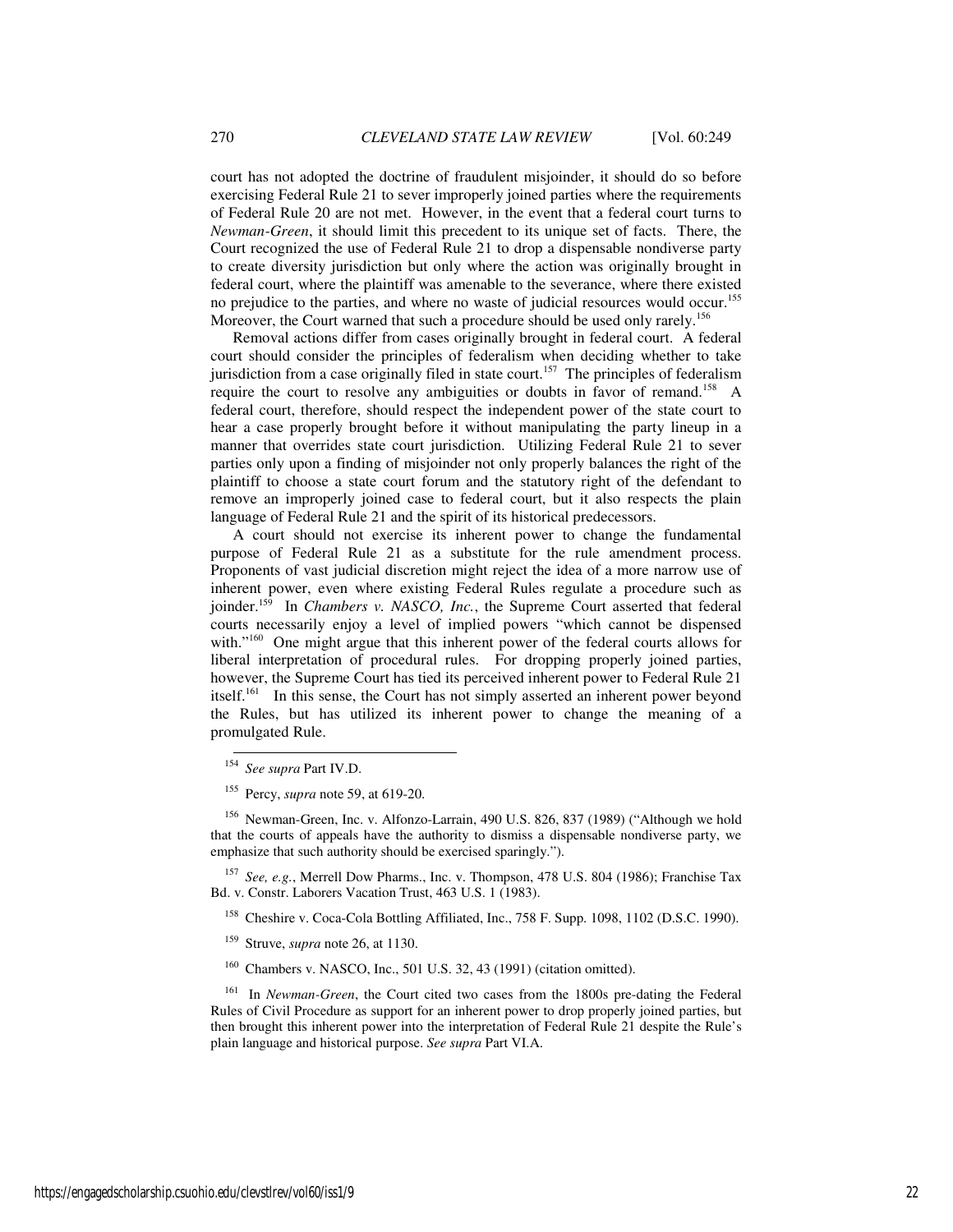Instead of claiming inherent power, federal courts should first utilize Federal Rules 19, 20, and 21 to regulate joinder. While federal courts do enjoy an undetermined level of inherent procedural power, $162$  the court should not over emphasize its inherent power where the rules creation process has produced a procedural rule or several procedural rules together to regulate a procedure such as joinder of parties. If the inherent power of the court is not at least tempered where formal rules exist, then procedural rules themselves, as well as the process that produces them, become meaningless. For these reasons, a court should rely upon the history and purpose of Federal Rule 21 to restrict its application to the severance of only misjoined parties.

#### *B. Follow Procedure: Amend the Federal Rules*

Instead of exercising Federal Rule 21 in a manner inconsistent with its mandate, the federal courts should seek to amend Federal Rule 21 itself, or they should seek to create a new federal rule by splitting Federal Rule 21 into two separate rules. Since such a process would entail approval by Congress, $163$  and because the Constitution ultimately vests Congress with the power to establish inferior federal courts,<sup>164</sup> following this process would preserve the constitutional intent for Congress to regulate the federal courts. The rules creation process as established by Congress should be preserved and followed.

In its present form, Federal Rule 21 is entitled "Misjoinder and Nonjoinder of Parties" and expressly provides that "[m]isjoinder of parties is not a ground for dismissing an action. On motion, or on its own, the court may at any time, on just terms, add or drop a party. The court may also sever any claim against a party."<sup>165</sup> If, as the title suggests, the federal courts wish to expand the scope of Federal Rule 21 beyond misjoined parties, a proposed rule should expressly indicate such an expansion, and Congress should be given the opportunity to weigh the consequences of such a rule.<sup>166</sup> Following the rules creation process ensures a multi-layered review of a proposal before its implementation, as intended by Congress.<sup>167</sup>

Alternatively, a new severance rule, wholly separate from Federal Rule 21, should be introduced to encompass the recent declaration of some federal district courts that they have the power to sever nondiverse dispensable parties in order create diversity jurisdiction whenever they deem appropriate. Such a rule, however, would still conflict with the mandate of Federal Rule 82 that the Federal Rules do

j

<sup>162</sup> Jordan, *supra* note 119, at 312.

See supra text and accompanying notes 21-24.

<sup>164</sup> U.S. CONST. art III, § 1; U.S. CONST. art I, § 8, cl. 9.

<sup>165</sup> FED. R. CIV. P. 21.

<sup>166</sup> Such a rule might still conflict with Federal Rule 82, *supra* Part VI.D, and with Federal Rule 1, *supra* Part VI.E.

<sup>167</sup> Struve, *supra* note 26, at 1140. "Requiring that changes take place through the rulemaking process – rather than through adjudication – at least increases the chances that amendments will be subjected to a deliberative process and informed by practical knowledge. In addition, the structure of the rulemaking process facilitates informed and deliberative decision making and permits a holistic approach to the revision of the Rules." *Id.*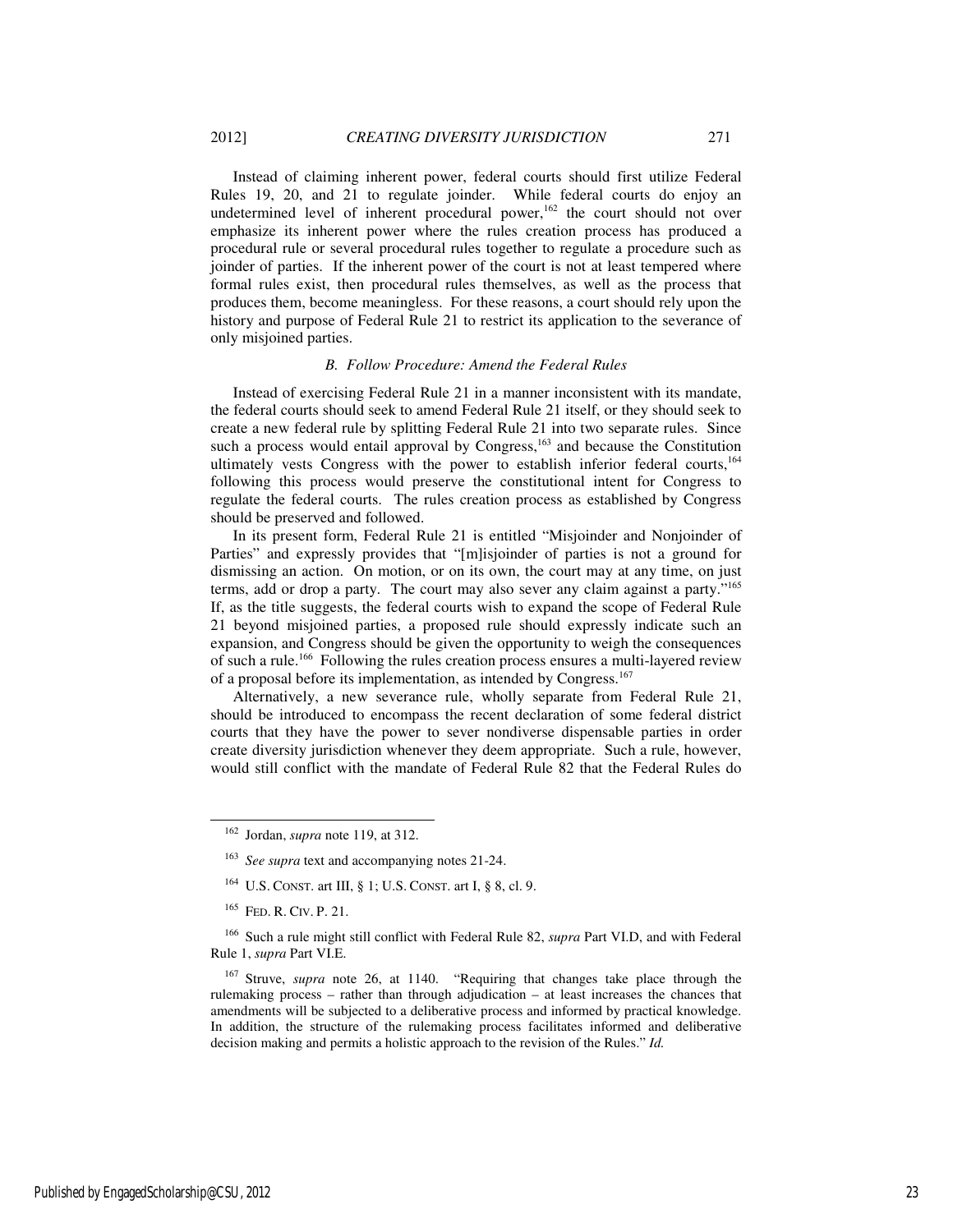not "extend or limit the jurisdiction of the district courts."<sup>168</sup> This solution is proposed only because it would necessitate congressional action to either grant or to ultimately deny this "procedural" power to the federal courts. If the judicial branch, having already asserted such a power, avoids the proper rule amendment process, congressional remedial action, although unlikely, remains possible.

#### *C. Congressional Action*

There is a real possibility in the future that courts will further continue to fracture on the proper use of Federal Rule 21. If the problem worsens to the point where uniformity and predictability become severely impaired for plaintiffs, Congress could take action. In the absence of judicial restraint, Congress should exercise its authority to regulate the practice and procedure of the federal courts.<sup>169</sup> Although Congress has delegated the bulk of its rule making authority to the judicial branch through the Rules Enabling Act,<sup>170</sup> Congress retains the right to amend or to abridge the Federal Rules of Civil Procedure by statute.<sup>171</sup> The Federal Rules hold "presumptive validity,"<sup>172</sup> but may still be challenged as inconsistent with the powers delegated by Congress.<sup>173</sup> Here, the problem is not with Federal Rule 21 itself, but with the evolving interpretation of the Federal Rule. Congress has two options for amending statutes to curtail the use of Federal Rule 21 by district courts to create diversity jurisdictions in removal actions by dropping properly joined nondiverse parties: it can either amend the diversity statute or amend the removal statute.

#### 1.The Broad Approach: Amend 28 U.S.C. § 1332

Should federal courts fail to exercise the proper restraint in their application of Federal Rule 21, Congress could amend 28 U.S.C. section 1332, its diversity jurisdiction key to the federal courts. Congress should take a broad approach and require a finding of misjoinder as a prerequisite to severance under Federal Rule 21 as its text suggests. Such an approach would not only prevent severance without misjoinder in removal actions, but would abrogate *Newman-Green*, in that misjoinder would become a necessary prerequisite even for actions brought originally to the federal court. The language of 28 U.S.C. section 1441 incorporates the definition of diversity jurisdiction into section 1332. A broad approach would require a change to the grant of diversity jurisdiction in section 1332 since section 1441 is dependent upon the definition of section 1332's jurisdictional grant on diversity grounds. Under this mechanism, then, Congress would preserve its power to hold the keys to the jurisdiction of the federal courts under both its statutory grant of diversity jurisdiction<sup>174</sup> and its statutory grant of removal.<sup>175</sup>

-

- <sup>172</sup> Exxon Corp. v. Burglin, 42 F.3d 948, 950 (5th Cir. 1995).
- <sup>173</sup> Mississippi Pub. Corp. v. Murphree, 326 U.S. 438, 444 (1946).
- <sup>174</sup> 28 U.S.C.A § 1332 (West 2010).

<sup>168</sup> FED. R. CIV. P. 82.

<sup>169</sup> Jackson v. Stinnett, 102 F.3d 132, 134 (5th Cir. 1996); Sibbach v. Wilson & Co., 312 U.S. 1, 9-10, 61 (1941); Wayman v. Southard, 23 U.S. 1, 21 (1825).

<sup>&</sup>lt;sup>170</sup> *See supra* note 22 and accompanying text.

<sup>171</sup> *Jackson*, 102 F.3d at 134; Hawkins v. United States, 358 U.S. 74, 78 (1958).

<sup>175</sup> 28 U.S.C.A. § 1441 (West 2010).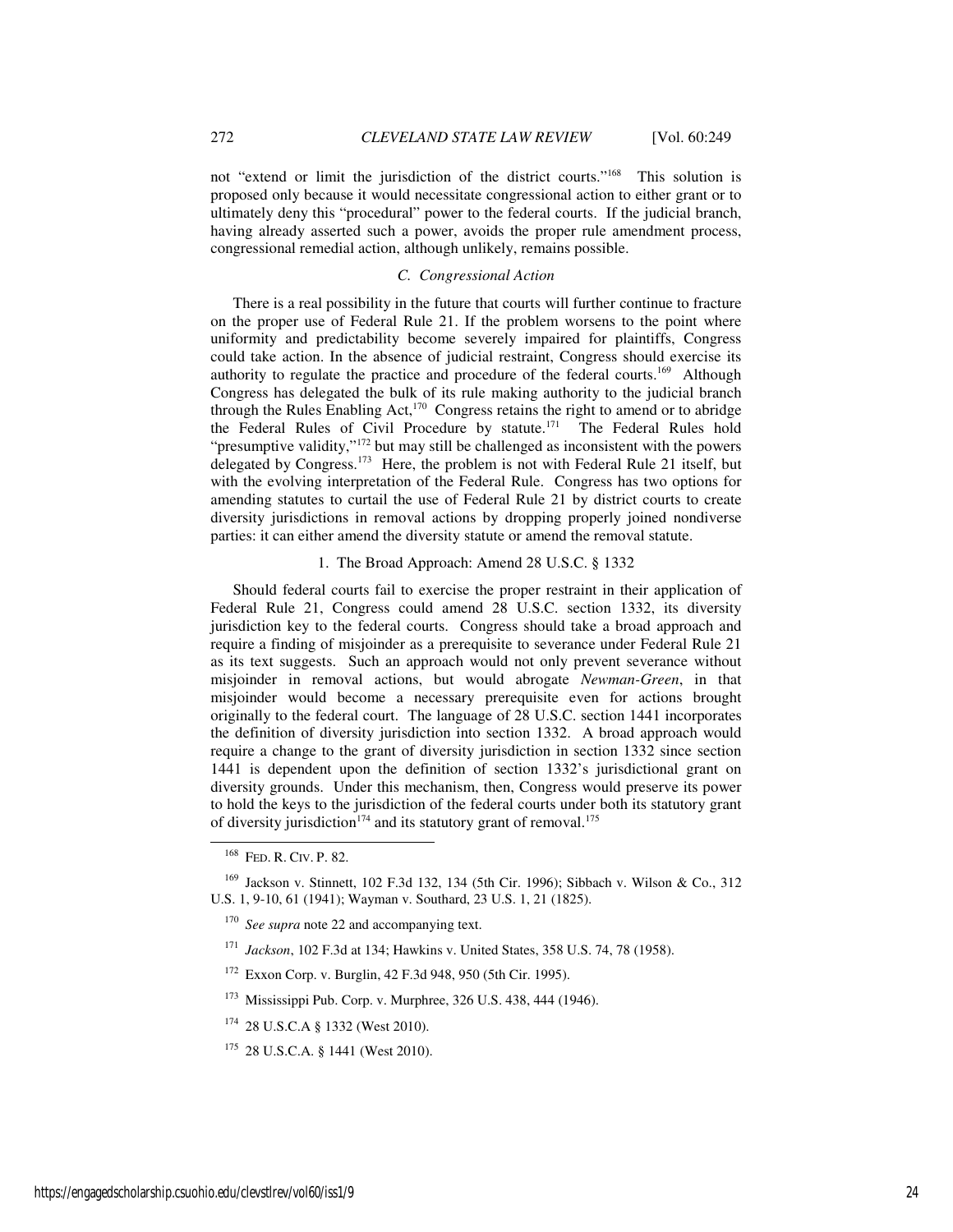Section 1332 should be amended to expressly state that a district court may not manipulate an action to create diversity jurisdiction by dropping or severing any party or claim where the parties have been properly permissively joined in one action under the same requirements as Federal Rule 20. Such an amendment would limit the use of Federal Rule 21 to its plain language in that severance would be limited to only improperly joined parties. This amendment would allow the federal courts to retain a level of discretion to determine when parties are improperly joined under Federal Rule 20. Should the state rule of joinder in the rare instance, however, conflict with Federal Rule 20, the state rule should take precedent over the Federal Rule.<sup>176</sup> This amendment would also eliminate the illogical test of dispensability and require the courts to adopt the fraudulent misjoinder doctrine if they wish to dismiss or to sever parties against whom plaintiffs assert insufficiently related claims. Parties otherwise properly permissively joined under Federal Rule 20 or the state corollary could not be severed simply to create diversity jurisdiction. Although this is the better Congressional solution, another narrower approach would remain available to Congress.

#### 2. The Narrow Approach: Amend 28 U.S.C. § 1441

While section 1441, the removal statute, already contains a requirement that parties be properly joined to be removed,<sup>177</sup> there has been disagreement as to what joinder analysis to apply.<sup>178</sup> Defining "properly joined" within section 1441 to denote compliance with Federal Rule 20 or its state corollary with an express assertion that a district court may not manipulate an action to create diversity jurisdiction by dropping or severing any party or claim where the parties have been properly permissively joined in one state court action would neuter the improper use of Federal Rule 21.<sup>179</sup> While amending the removal statute alone would not ultimately affect the current use of Federal Rule 21 to sever nondiverse dispensable parties to create diversity jurisdictions in actions brought originally in federal court, it would curtail the same application of Federal Rule 21 to actions removed by

l

<sup>176</sup> *See supra* Part VI.C.

<sup>&</sup>lt;sup>177</sup> 28 U.S.C.A. § 1441(b) (West 2010). No legislative history exists, however, as to the purpose of the phrase "properly joined and served" within the removal statute. Sullivan v. Novartis Pharms. Corp., 575 F. Supp. 2d 640, 644 (D.N.J. 2008). Nevertheless, many courts have determined that the terminology is meant to prevent a plaintiff from gamesmanship designed to defeat removal by joining a party who the plaintiff does not actually intend to serve as a party to the action. *Id.* at 643; s*ee also* Stan Winston Creatures, Inc. v. Toys "R" Us, Inc., 314 F. Supp. 2d 177, 181 (S.D.N.Y. 2003). Under a plain language analysis, however, there may be an argument to be made that the language encompasses fraudulent joinder of parties.

<sup>&</sup>lt;sup>178</sup> Courts that misuse Federal Rule 21 to sever nondiverse dispensable parties in removal actions utilize Federal Rule 19 governing required joinder to measure dispensability, and therefore the only way to be properly joined under this analysis is to be indispensable to the action. Courts that properly first require a finding of fraudulent misjoinder will utilize Federal Rule 20 or the comparable state joinder rule to measure whether parties have been properly *permissively* joined together in the action.

<sup>&</sup>lt;sup>179</sup> Note, however, that in this amendment Congress should clarify whether the standard for "properly joined parties" should be measured by Federal Rule 20 or the comparable state permissive joinder rule. *See supra* note 130.